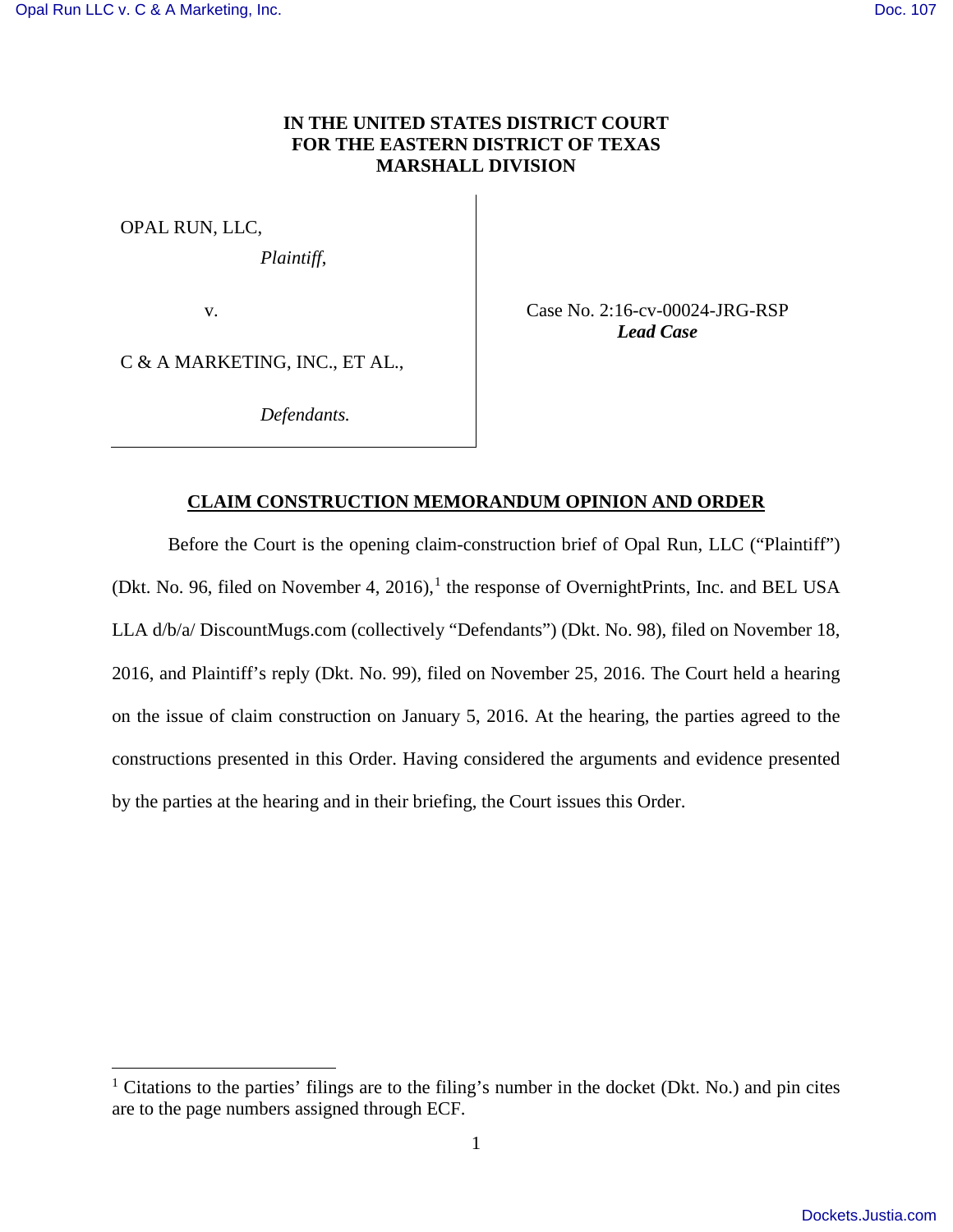# **Table of Contents**

| I.            |                 |                                                                                      |  |
|---------------|-----------------|--------------------------------------------------------------------------------------|--|
| II.           |                 |                                                                                      |  |
|               | A.              |                                                                                      |  |
|               | <b>B.</b>       |                                                                                      |  |
|               | $\mathcal{C}$ . | Functional Claiming and 35 U.S.C. § 112, $\parallel$ 6 (pre-AIA) / § 112(f) (AIA)  9 |  |
|               | D.              | Definiteness Under 35 U.S.C. § 112, $\P$ 2 (pre-AIA) / § 112(b) (AIA)  11            |  |
| III.          |                 |                                                                                      |  |
| IV.           |                 |                                                                                      |  |
|               | A.              |                                                                                      |  |
|               | <b>B.</b>       |                                                                                      |  |
|               | $\mathcal{C}$ . |                                                                                      |  |
| $V_{\bullet}$ |                 |                                                                                      |  |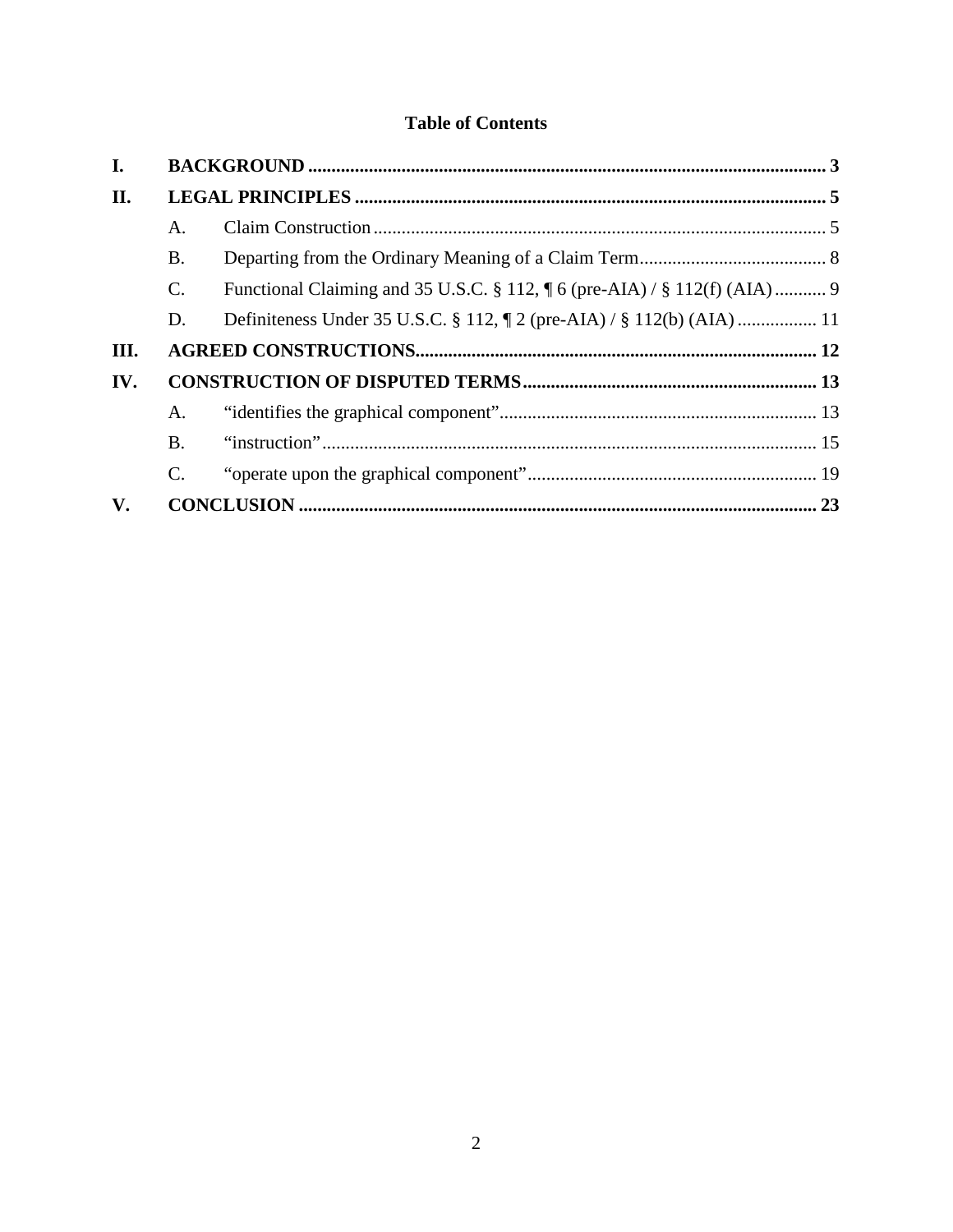### <span id="page-2-0"></span>**I. BACKGROUND**

Plaintiff alleges infringement of U.S. Patent No. 6,704,120 (the "'120 Patent). The '120 Patent is entitled "Product Template for a Personalized Printed Product Incorporating Image Processing Operations." The application leading to the '120 Patent was filed on December 1, 1999 and the patent issued on March 9, 2004.

In general, the '120 Patent is directed to technology for creating personalized print products, such as greeting cards and invitations. The invention is described as improving on the prior art by automating image-processing functions and by enabling access to image-processing functions separate from the software used to create the print product (the host application). These improvements allow image modification without the need for a skilled artisan and allow updates to image-processing functions without the need to update the host application. Central to the described invention is a data template used to create the print product. This product template includes information that identifies graphical components of the print product. It also includes

information used to modify the graphical components. '120 Patent col.1 ll.8–12, col.2 .51 – col.4 l.54.

The invention's template is described with reference to exemplary print products (10, 10') depicted in Figures 1A and 1B, reproduced here and annotated by the Court. These products include three graphic components: a header (12), a footer (14), and a customer image (16, 16'). *Id*. at col.5 ll.43–67. Three exemplary data templates for the Figure-1B

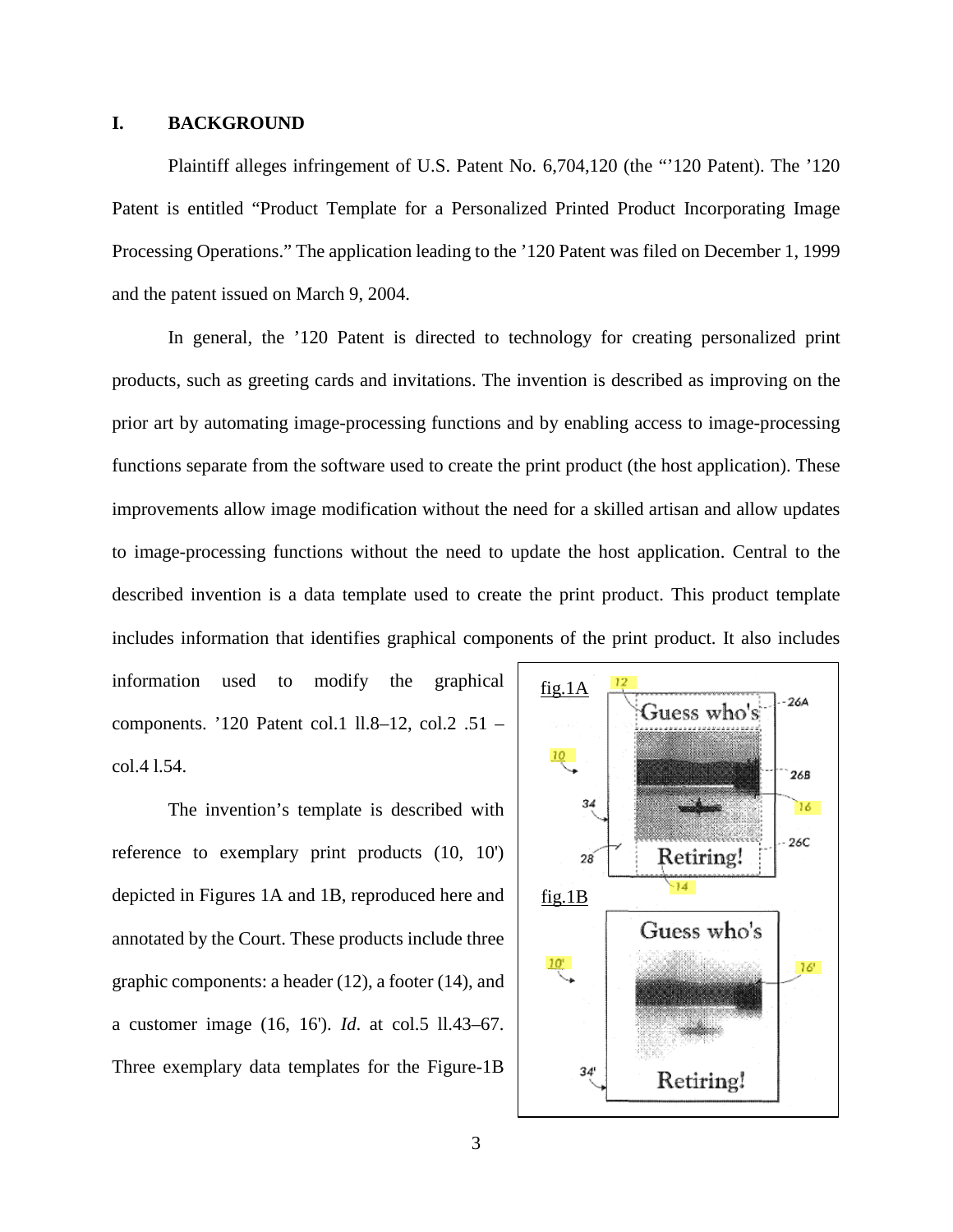product (10') are described with reference to Figures 4, 5, and 6. Figure 4, reproduced here and annotated by the Court, depicts a data template (56) that includes a definition of the customer image (bounded by fields 50A and 50B, in yellow). The definition of the image includes information regarding the location of the image on the product and the dimension of the image on the product. The image definition also includes information identifying the image source file (in purple) and denoting the image-processing operation to be applied to the image (38, in blue). In Figure 4, the image-processing operation is denoted by a program name, "http://img.xerox.com/ dfrx/com.xerox.pix2.dfrx.Diffuse," and arguments, "5.0 5.0." *Id*. at col.7 ll.29–67. In operation, the host application parses the data template to create the print product. When it identifies the image-processing operation, the application downloads and executes the image-processing program to alter the customer image. *Id*. at col.8 ll.17–24. The template of Figure 5 includes source code for the image-processing operation instead of identifying a program. In operation, the host application compiles and executes the source code in the data template. *Id*. at fig.5, col.8 ll.1–11, col.8 ll.17–29. The Figure 6 template instead includes image-processing executable code that, in operation, is executed by the host application. *Id*. at fig.6, col.8 ll.12–16, col.8 ll.17–32.

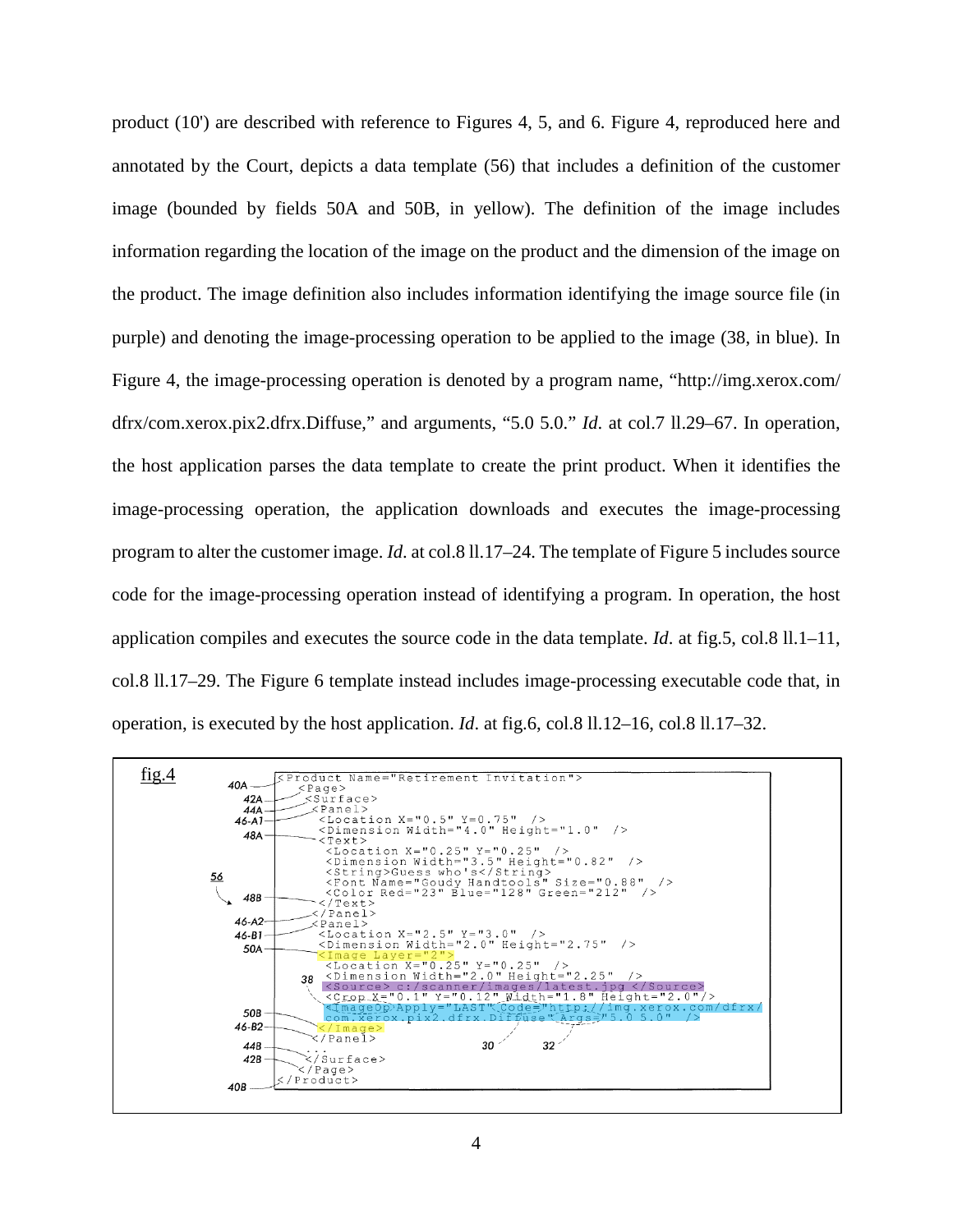The abstract of the '120 Patent provides:

For a personalized printed product that contains graphical elements, a data template in which instructions for operating on a graphical element are encoded. The data template can include the name of an executable computer program for accessing and downloading in order to generate the personalized printed product. Alternately, the data template can include source code that can be compiled and run by a computer, or machine code that is ready for execution. In a preferred embodiment, the data template is an XML file.

Claim 10 of the '120 Patent, the asserted claim, recites as follows:

**10**. A method for defining a personalized printed product using a data template that consists of at least one graphical component, said method comprising:

- (a) generating a data template that identifies the graphical component;
- (b) encoding, in said data template, an instruction to operate upon the graphical component; and
- (c) providing an application program on a computer, said application program configured to interpret said data template and to operate upon the graphical component in accordance with said instruction encoded in said data template.

## <span id="page-4-1"></span><span id="page-4-0"></span>**II. LEGAL PRINCIPLES**

#### **A. Claim Construction**

"It is a 'bedrock principle' of patent law that 'the claims of a patent define the invention to which the patentee is entitled the right to exclude.'" *Phillips v. AWH Corp.*, 415 F.3d 1303, 1312 (Fed. Cir. 2005) (en banc) (quoting *Innova/Pure Water Inc. v. Safari Water Filtration Sys., Inc.*, 381 F.3d 1111, 1115 (Fed. Cir. 2004)). To determine the meaning of the claims, courts start by considering the intrinsic evidence. *Id.* at 1313; *C.R. Bard, Inc. v. U.S. Surgical Corp.*, 388 F.3d 858, 861 (Fed. Cir. 2004); *Bell Atl. Network Servs., Inc. v. Covad Commc'ns Group, Inc.*, 262 F.3d 1258, 1267 (Fed. Cir. 2001). The intrinsic evidence includes the claims themselves, the specification, and the prosecution history. *Phillips*, 415 F.3d at 1314; *C.R. Bard, Inc.*, 388 F.3d at 861. The general rule—subject to certain specific exceptions discussed *infra*—is that each claim term is construed according to its ordinary and accustomed meaning as understood by one of ordinary skill in the art at the time of the invention in the context of the patent. *Phillips*, 415 F.3d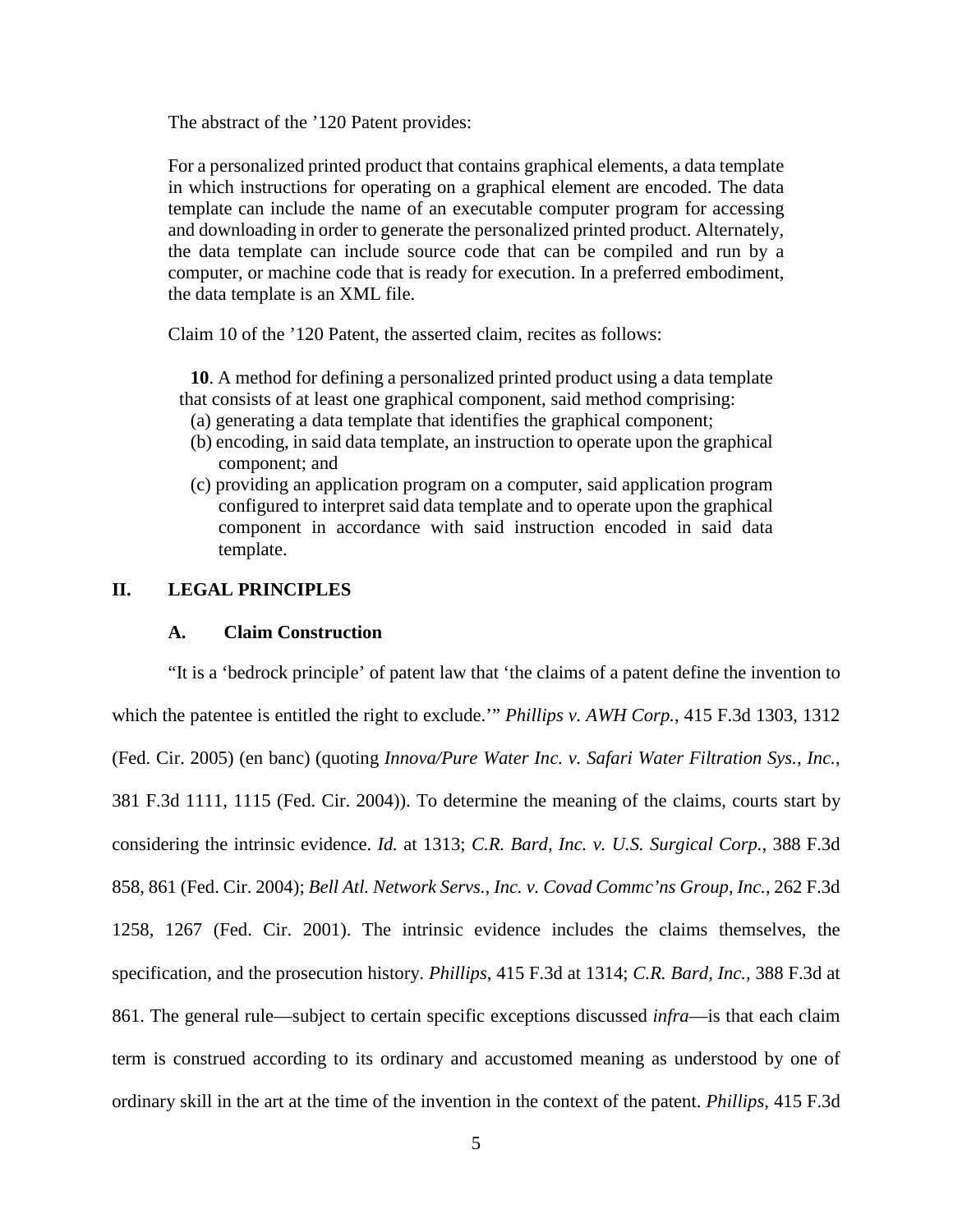at 1312–13; *Alloc, Inc. v. Int'l Trade Comm'n*, 342 F.3d 1361, 1368 (Fed. Cir. 2003); *Azure Networks, LLC v. CSR PLC*, 771 F.3d 1336, 1347 (Fed. Cir. 2014) ("There is a heavy presumption that claim terms carry their accustomed meaning in the relevant community at the relevant time.") (vacated on other grounds).

"The claim construction inquiry … begins and ends in all cases with the actual words of the claim." *Renishaw PLC v. Marposs Societa' per Azioni*, 158 F.3d 1243, 1248 (Fed. Cir. 1998). "[I]n all aspects of claim construction, 'the name of the game is the claim.'" *Apple Inc. v. Motorola, Inc.*, 757 F.3d 1286, 1298 (Fed. Cir. 2014) (quoting *In re Hiniker Co.*, 150 F.3d 1362, 1369 (Fed. Cir. 1998)). First, a term's context in the asserted claim can be instructive. *Phillips*, 415 F.3d at 1314. Other asserted or unasserted claims can also aid in determining the claim's meaning, because claim terms are typically used consistently throughout the patent. *Id.* Differences among the claim terms can also assist in understanding a term's meaning. *Id*. For example, when a dependent claim adds a limitation to an independent claim, it is presumed that the independent claim does not include the limitation. *Id*. at 1314–15.

"[C]laims 'must be read in view of the specification, of which they are a part.'" *Id*. (quoting *Markman v. Westview Instruments, Inc.*, 52 F.3d 967, 979 (Fed. Cir. 1995) (en banc)). "[T]he specification 'is always highly relevant to the claim construction analysis. Usually, it is dispositive; it is the single best guide to the meaning of a disputed term.'" *Id*. (quoting *Vitronics Corp. v. Conceptronic, Inc.*, 90 F.3d 1576, 1582 (Fed. Cir. 1996)); *Teleflex, Inc. v. Ficosa N. Am. Corp.*, 299 F.3d 1313, 1325 (Fed. Cir. 2002). But, "'[a]lthough the specification may aid the court in interpreting the meaning of disputed claim language, particular embodiments and examples appearing in the specification will not generally be read into the claims.'" *Comark Commc'ns, Inc. v. Harris Corp.*, 156 F.3d 1182, 1187 (Fed. Cir. 1998) (quoting *Constant v. Advanced Micro-*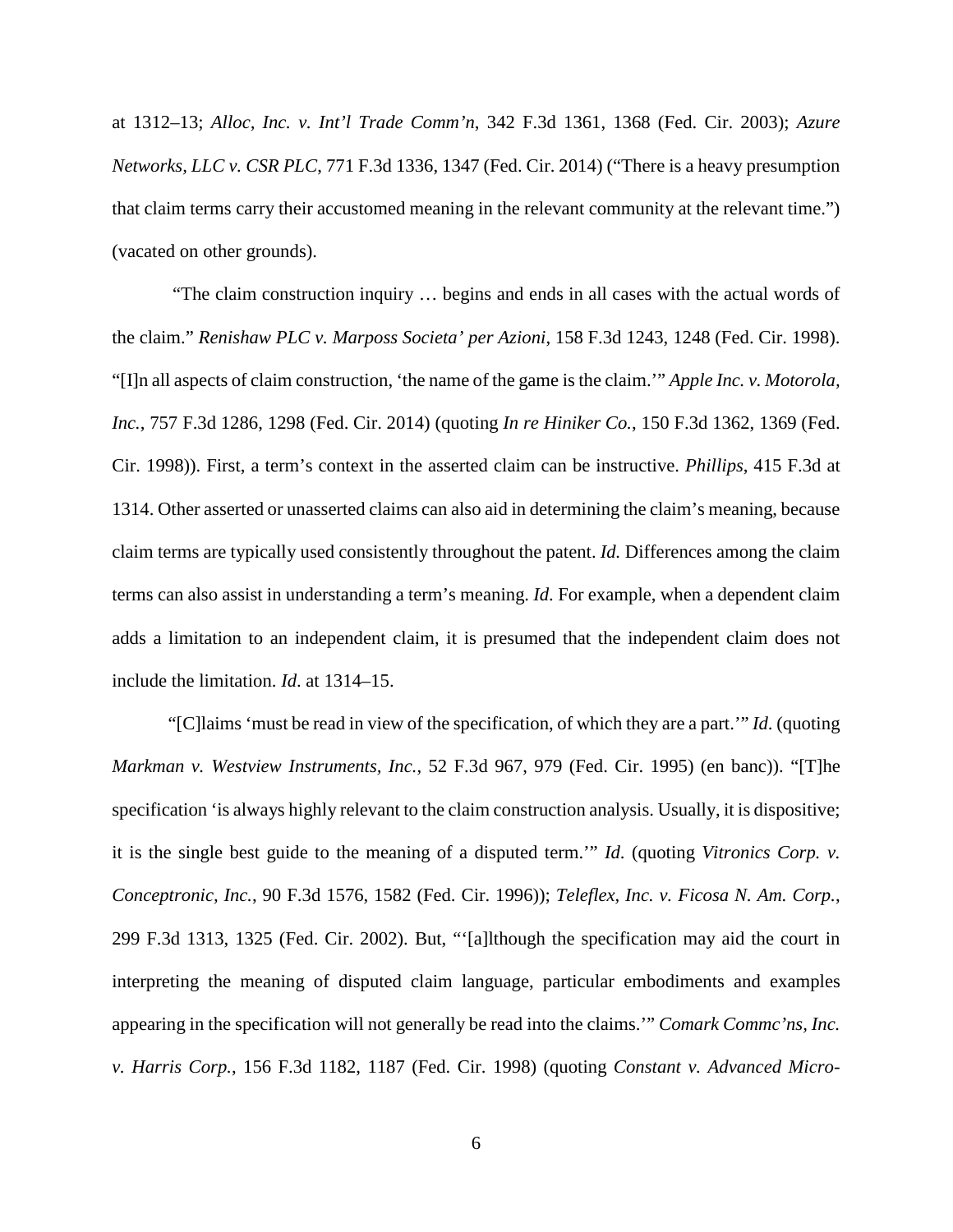*Devices, Inc.*, 848 F.2d 1560, 1571 (Fed. Cir. 1988)); *see also Phillips*, 415 F.3d at 1323. "[I]t is improper to read limitations from a preferred embodiment described in the specification—even if it is the only embodiment—into the claims absent a clear indication in the intrinsic record that the patentee intended the claims to be so limited." *Liebel-Flarsheim Co. v. Medrad, Inc.*, 358 F.3d 898, 913 (Fed. Cir. 2004).

The prosecution history is another tool to supply the proper context for claim construction because, like the specification, the prosecution history provides evidence of how the U.S. Patent and Trademark Office ("PTO") and the inventor understood the patent. *Phillips*, 415 F.3d at 1317. However, "because the prosecution history represents an ongoing negotiation between the PTO and the applicant, rather than the final product of that negotiation, it often lacks the clarity of the specification and thus is less useful for claim construction purposes." *Id.* at 1318; *see also Athletic Alternatives, Inc. v. Prince Mfg.*, 73 F.3d 1573, 1580 (Fed. Cir. 1996) (ambiguous prosecution history may be "unhelpful as an interpretive resource").

Although extrinsic evidence can also be useful, it is "'less significant than the intrinsic record in determining the legally operative meaning of claim language.'" *Phillips*, 415 F.3d at 1317 (quoting *C.R. Bard, Inc.*, 388 F.3d at 862). Technical dictionaries and treatises may help a court understand the underlying technology and the manner in which one skilled in the art might use claim terms, but technical dictionaries and treatises may provide definitions that are too broad or may not be indicative of how the term is used in the patent. *Id*. at 1318. Similarly, expert testimony may aid a court in understanding the underlying technology and determining the particular meaning of a term in the pertinent field, but an expert's conclusory, unsupported assertions as to a term's definition are not helpful to a court. *Id*. Extrinsic evidence is "less reliable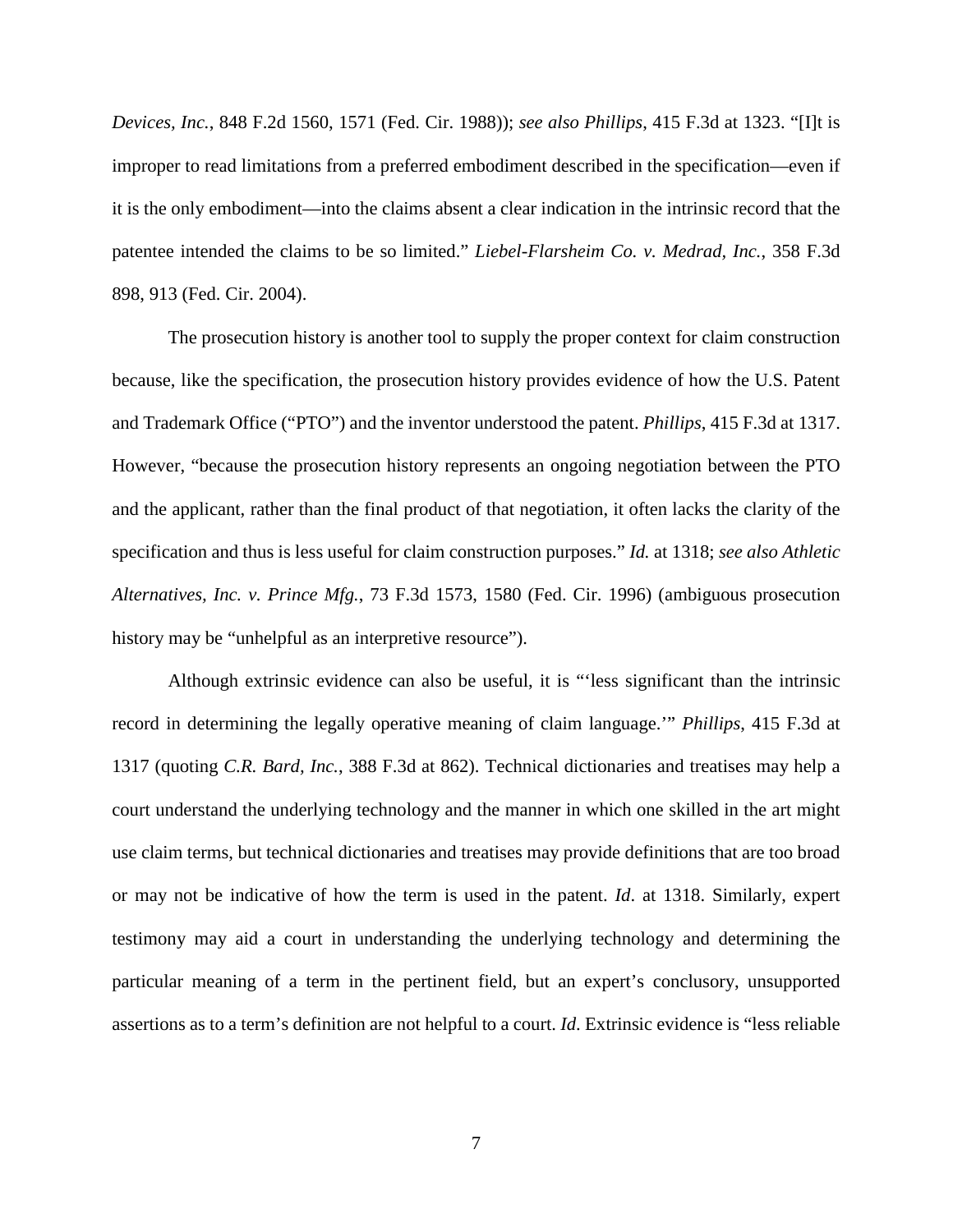than the patent and its prosecution history in determining how to read claim terms." *Id*. The Supreme Court recently explained the role of extrinsic evidence in claim construction:

In some cases, however, the district court will need to look beyond the patent's intrinsic evidence and to consult extrinsic evidence in order to understand, for example, the background science or the meaning of a term in the relevant art during the relevant time period. *See, e.g., Seymour v. Osborne*, 11 Wall. 516, 546 (1871) (a patent may be "so interspersed with technical terms and terms of art that the testimony of scientific witnesses is indispensable to a correct understanding of its meaning"). In cases where those subsidiary facts are in dispute, courts will need to make subsidiary factual findings about that extrinsic evidence. These are the "evidentiary underpinnings" of claim construction that we discussed in *Markman*, and this subsidiary factfinding must be reviewed for clear error on appeal.

<span id="page-7-0"></span>*Teva Pharm. USA, Inc. v. Sandoz, Inc.*, 135 S. Ct. 831, 841 (2015).

 $\overline{a}$ 

### **B. Departing from the Ordinary Meaning of a Claim Term**

There are "only two exceptions to [the] general rule" that claim terms are construed according to their plain and ordinary meaning: "1) when a patentee sets out a definition and acts as his own lexicographer, or 2) when the patentee disavows the full scope of the claim term either in the specification or during prosecution."[2](#page-7-1) *Golden Bridge Tech., Inc. v. Apple Inc.*, 758 F.3d 1362, 1365 (Fed. Cir. 2014) (quoting *Thorner v. Sony Computer Entm't Am. LLC*, 669 F.3d 1362, 1365 (Fed. Cir. 2012)); *see also GE Lighting Solutions, LLC v. AgiLight, Inc.*, 750 F.3d 1304, 1309 (Fed. Cir. 2014) ("[T]he specification and prosecution history only compel departure from the plain meaning in two instances: lexicography and disavowal."). The standards for finding lexicography or disavowal are "exacting." *GE Lighting Solutions*, 750 F.3d at 1309.

To act as his own lexicographer, the patentee must "clearly set forth a definition of the disputed claim term," and "clearly express an intent to define the term." *Id.* (quoting *Thorner*, 669

<span id="page-7-1"></span><sup>&</sup>lt;sup>2</sup> Some cases have characterized other principles of claim construction as "exceptions" to the general rule, such as the statutory requirement that a means-plus-function term is construed to cover the corresponding structure disclosed in the specification. *See, e.g., CCS Fitness, Inc. v. Brunswick Corp.*, 288 F.3d 1359, 1367 (Fed. Cir. 2002).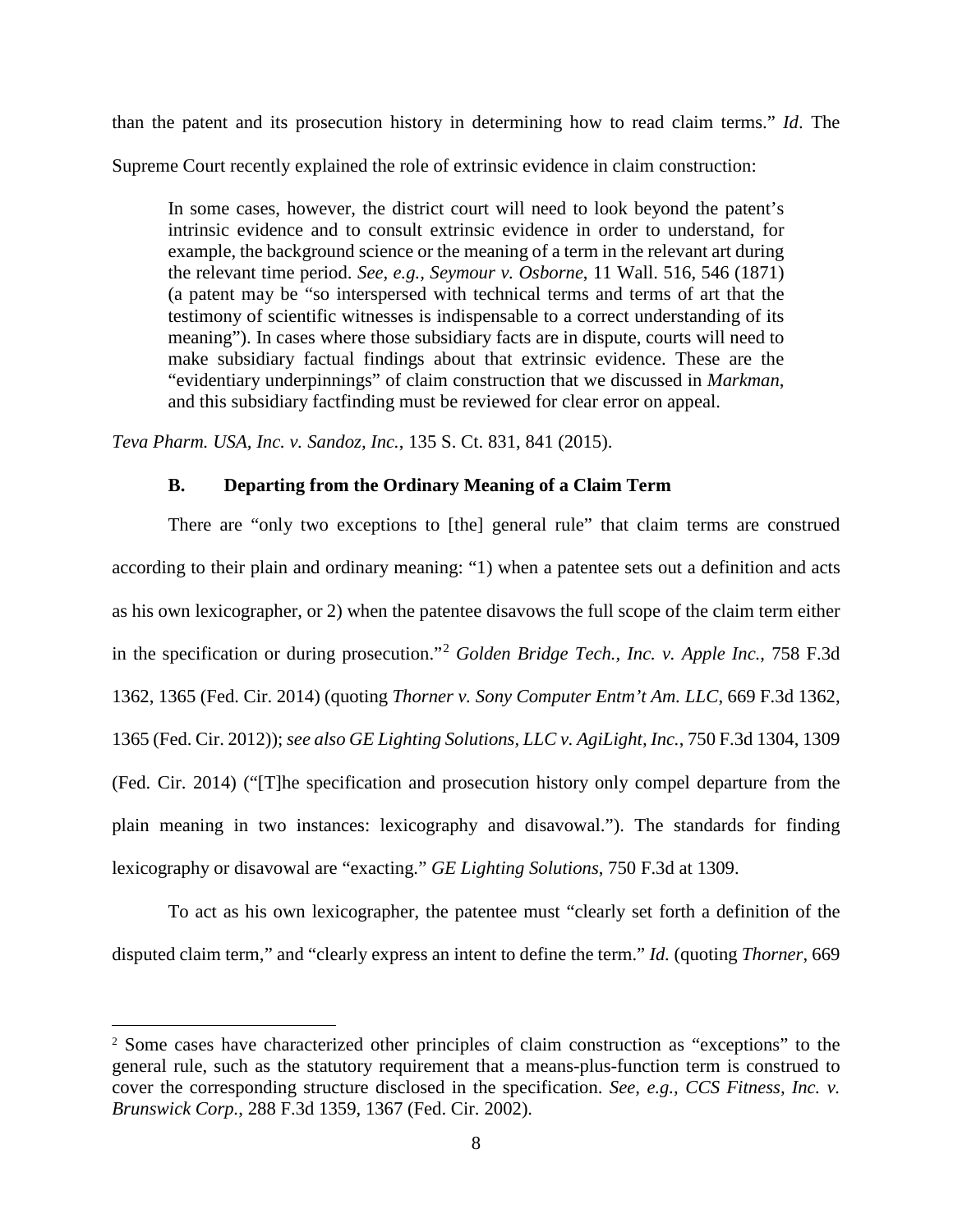F.3d at 1365); *see also Renishaw*, 158 F.3d at 1249. The patentee's lexicography must appear "with reasonable clarity, deliberateness, and precision." *Renishaw*, 158 F.3d at 1249*.*

To disavow or disclaim the full scope of a claim term, the patentee's statements in the specification or prosecution history must amount to a "clear and unmistakable" surrender. *Cordis Corp. v. Boston Sci. Corp.*, 561 F.3d 1319, 1329 (Fed. Cir. 2009); *see also Thorner*, 669 F.3d at 1366 ("The patentee may demonstrate intent to deviate from the ordinary and accustomed meaning of a claim term by including in the specification expressions of manifest exclusion or restriction, representing a clear disavowal of claim scope."). "Where an applicant's statements are amenable to multiple reasonable interpretations, they cannot be deemed clear and unmistakable." *3M Innovative Props. Co. v. Tredegar Corp.*, 725 F.3d 1315, 1326 (Fed. Cir. 2013).

### **C. Functional Claiming and 35 U.S.C. § 112, ¶ 6 (pre-AIA) / § 112(f) (AIA)[3](#page-8-1)**

<span id="page-8-0"></span>A patent claim may be expressed using functional language. *See* 35 U.S.C. § 112, ¶ 6; *Williamson v. Citrix Online, LLC*, 792 F.3d 1339, 1347–49 & n.3 (Fed. Cir. 2015) (en banc in relevant portion). Section 112, Paragraph 6, provides that a structure may be claimed as a "means … for performing a specified function" and that an act may be claimed as a "step for performing a specified function." *Masco Corp. v. United States*, 303 F.3d 1316, 1326 (Fed. Cir. 2002).

But § 112,  $\P$  6 does not apply to all functional claim language. There is a rebuttable presumption that § 112, ¶ 6 applies when the claim language includes "means" or "step for" terms, and that it does not apply in the absence of those terms. *Masco Corp.*, 303 F.3d at 1326; *Williamson*, 792 F.3d at 1348. The presumption stands or falls according to whether one of ordinary skill in the art would understand the claim with the functional language, in the context of

 $\overline{a}$ 

<span id="page-8-1"></span> $3$  The Court refers to the pre-AIA version of  $\S$  112 but understands that there is no substantial difference between functional claiming under the pre-AIA version and under the AIA version of the statute.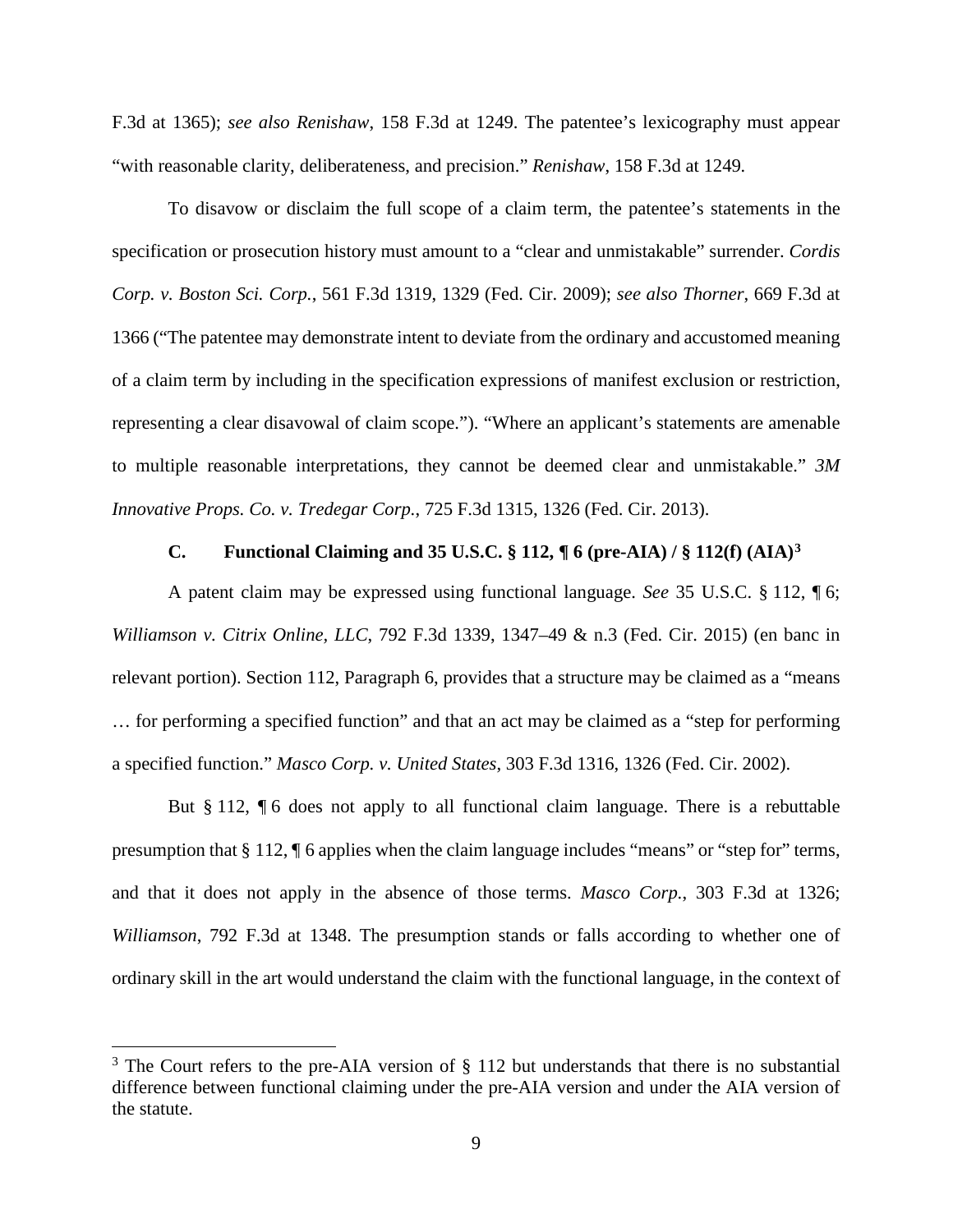the entire specification, to denote sufficiently definite structure or acts for performing the function. *See Media Rights Techs., Inc. v. Capital One Fin. Corp.*, 800 F.3d 1366, 1372 (Fed. Cir. 2015) (§ 112, ¶ 6 does not apply when "the claim language, read in light of the specification, recites sufficiently definite structure" (quotation marks omitted) (citing *Williamson*, 792 F.3d at 1349; *Robert Bosch, LLC v. Snap-On Inc.*, 769 F.3d 1094, 1099 (Fed. Cir. 2014))); *Williamson*, 792 F.3d at 1349 (§ 112, ¶ 6 does not apply when "the words of the claim are understood by persons of ordinary skill in the art to have sufficiently definite meaning as the name for structure"); *Masco Corp.*, 303 F.3d at 1326 (§ 112, ¶ 6 does not apply when the claim includes an "act" corresponding to "how the function is performed"); *Personalized Media Communications, L.L.C. v. International Trade Commission*, 161 F.3d 696, 704 (Fed. Cir. 1998) (§ 112, ¶ 6 does not apply when the claim includes "sufficient structure, material, or acts within the claim itself to perform entirely the recited function ... even if the claim uses the term 'means.'" (quotation marks and citation omitted)).

When it applies, § 112, ¶ 6 limits the scope of the functional term "to only the structure, materials, or acts described in the specification as corresponding to the claimed function and equivalents thereof." *Williamson*, 792 F.3d at 1347. Construing a means-plus-function limitation involves multiple steps. "The first step … is a determination of the function of the means-plusfunction limitation." *Medtronic, Inc. v. Advanced Cardiovascular Sys., Inc.*, 248 F.3d 1303, 1311 (Fed. Cir. 2001). "[T]he next step is to determine the corresponding structure disclosed in the specification and equivalents thereof." *Id.* A "structure disclosed in the specification is 'corresponding' structure only if the specification or prosecution history clearly links or associates that structure to the function recited in the claim." *Id.* The focus of the "corresponding structure" inquiry is not merely whether a structure is capable of performing the recited function, but rather whether the corresponding structure is "clearly linked or associated with the [recited] function."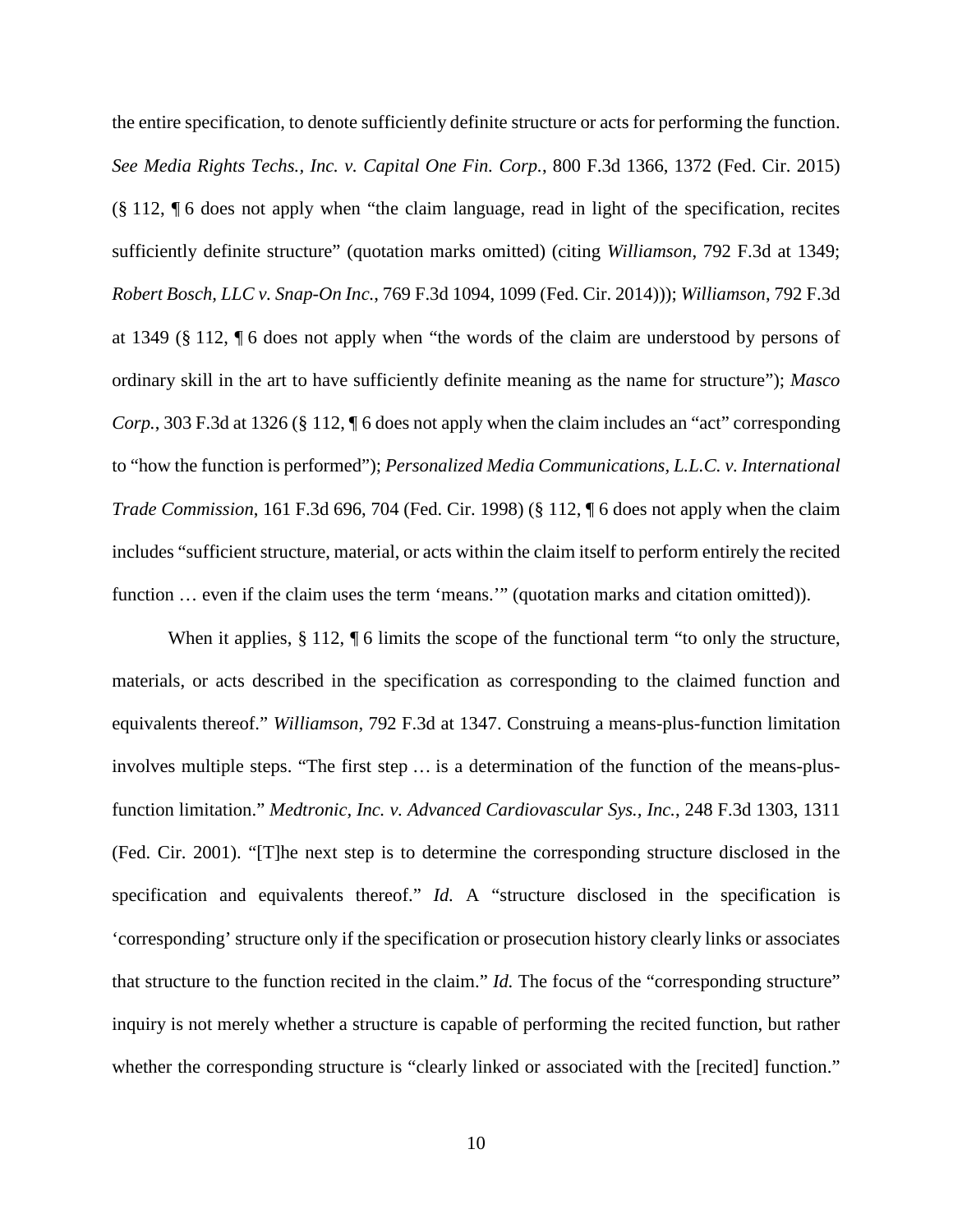*Id.* The corresponding structure "must include all structure that actually performs the recited function." *Default Proof Credit Card Sys. v. Home Depot U.S.A., Inc.*, 412 F.3d 1291, 1298 (Fed. Cir. 2005). However, § 112 does not permit "incorporation of structure from the written description beyond that necessary to perform the claimed function." *Micro Chem., Inc. v. Great Plains Chem. Co.*, 194 F.3d 1250, 1258 (Fed. Cir. 1999).

For § 112, ¶ 6 limitations implemented by a programmed general purpose computer or microprocessor, the corresponding structure described in the patent specification must include an algorithm for performing the function. *WMS Gaming Inc. v. Int'l Game Tech.*, 184 F.3d 1339, 1349 (Fed. Cir. 1999). The corresponding structure is not a general purpose computer but rather the special purpose computer programmed to perform the disclosed algorithm. *Aristocrat Techs. Austl. Pty Ltd. v. Int'l Game Tech.*, 521 F.3d 1328, 1333 (Fed. Cir. 2008).

### **D. Definiteness Under 35 U.S.C. § 112, ¶ 2 (pre-AIA) / § 112(b) (AIA)[4](#page-10-1)**

<span id="page-10-0"></span>Patent claims must particularly point out and distinctly claim the subject matter regarded as the invention. 35 U.S.C. § 112, ¶ 2. A claim, when viewed in light of the intrinsic evidence, must "inform those skilled in the art about the scope of the invention with reasonable certainty." *Nautilus Inc. v. Biosig Instruments, Inc.*, 134 S. Ct. 2120, 2129 (2014). If it does not, the claim fails § 112, ¶ 2 and is therefore invalid as indefinite. *Id.* at 2124. Whether a claim is indefinite is determined from the perspective of one of ordinary skill in the art as of the time the application for the patent was filed. *Id.* at 2130. As it is a challenge to the validity of a patent, the failure of any claim in suit to comply with § 112 must be shown by clear and convincing evidence. *Id.* at 2130 n.10. "[I]ndefiniteness is a question of law and in effect part of claim construction." *ePlus, Inc. v. Lawson Software, Inc.*, 700 F.3d 509, 517 (Fed. Cir. 2012).

 $\overline{a}$ 

<span id="page-10-1"></span><sup>&</sup>lt;sup>4</sup> The Court refers to the pre-AIA version of  $\S$  112 but understands that there is no substantial difference between definiteness under the pre-AIA version and the AIA version of the statute.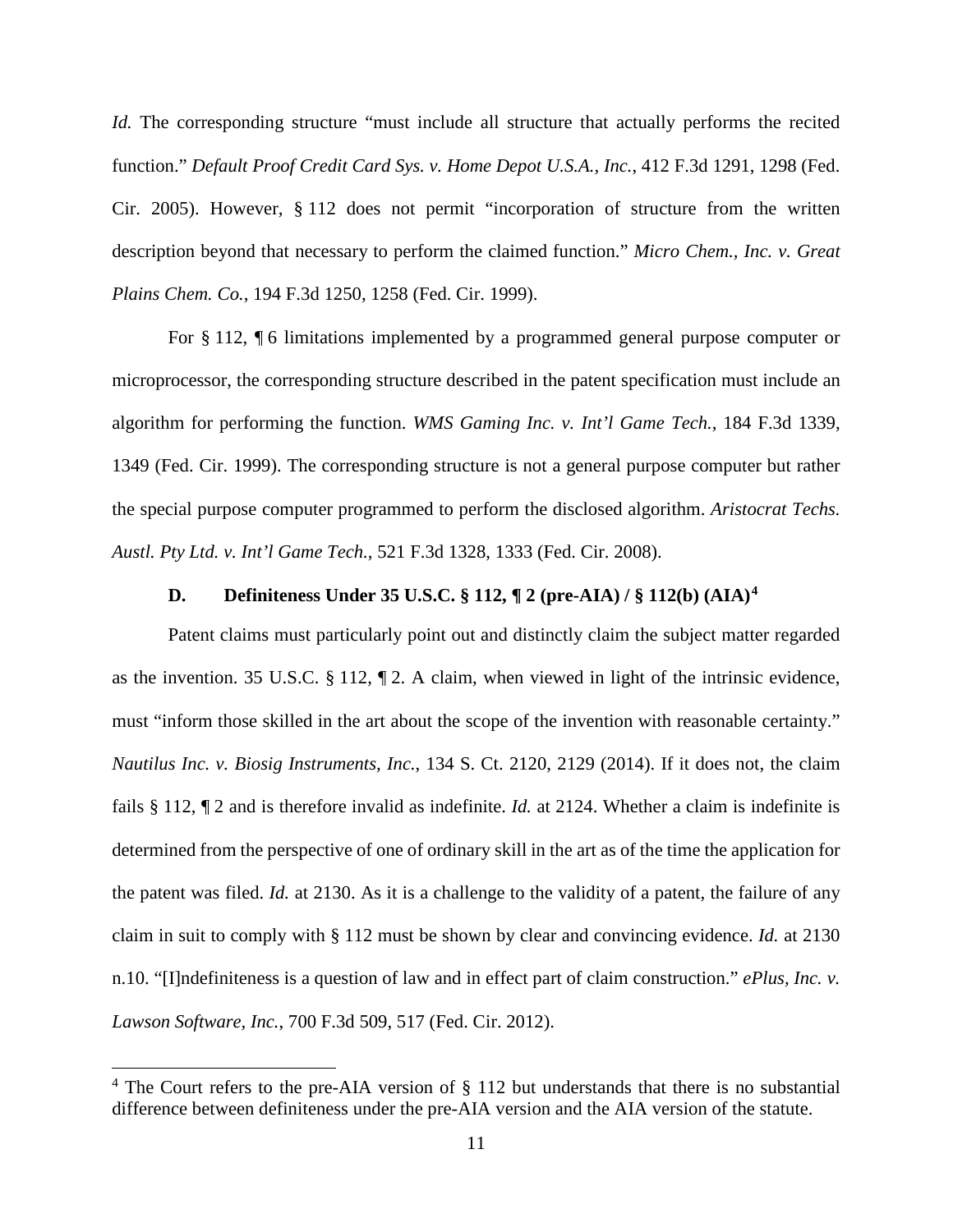When a term of degree is used in a claim, "the court must determine whether the patent provides some standard for measuring that degree." *Biosig Instruments, Inc. v. Nautilus, Inc.*, 783 F.3d 1374, 1378 (Fed. Cir. 2015) (quotation marks omitted). Likewise, when a subjective term is used in a claim, "the court must determine whether the patent's specification supplies some standard for measuring the scope of the [term]." *Datamize, LLC v. Plumtree Software, Inc.*, 417 F.3d 1342, 1351 (Fed. Cir. 2005); *accord Interval Licensing LLC v. AOL, Inc.*, 766 F.3d 1364, 1371 (Fed. Cir. 2014) (citing *Datamize*, 417 F.3d at 1351).

In the context of a claim governed by 35 U.S.C. § 112, ¶ 6, the claim is invalid as indefinite if the claim fails to disclose adequate corresponding structure to perform the claimed functions. *Williamson*, 792 F.3d at 1351–52. The disclosure is inadequate when one of ordinary skill in the art "would be unable to recognize the structure in the specification and associate it with the corresponding function in the claim." *Id*. at 1352.

### <span id="page-11-0"></span>**III. AGREED CONSTRUCTIONS**

 $\overline{a}$ 

The parties agreed to the following construction set forth in their Joint Claim Construction Chart Pursuant to Patent Rule 4-5(d) (Dkt. No. 100).

| Term <sup>5</sup>    | <b>Agreed Construction</b>                                                                   |
|----------------------|----------------------------------------------------------------------------------------------|
| "data template"      | structured data format for representing the                                                  |
| '120 Patent Claim 10 | composition of a personalized printed product<br>as a layout comprising graphical components |

Having reviewed the intrinsic and extrinsic evidence of record, the Court agrees with and hereby adopts the parties' agreed construction.

<span id="page-11-1"></span> $<sup>5</sup>$  For all term charts in this order, the claims in which the term is found are listed with the term</sup> but: (1) only the highest-level claim in each dependency chain is listed, and (2) only asserted claims identified in the parties' Joint Claim Construction Chart Pursuant to Patent Rule 4-5(d) (Dkt. No. 100) are listed.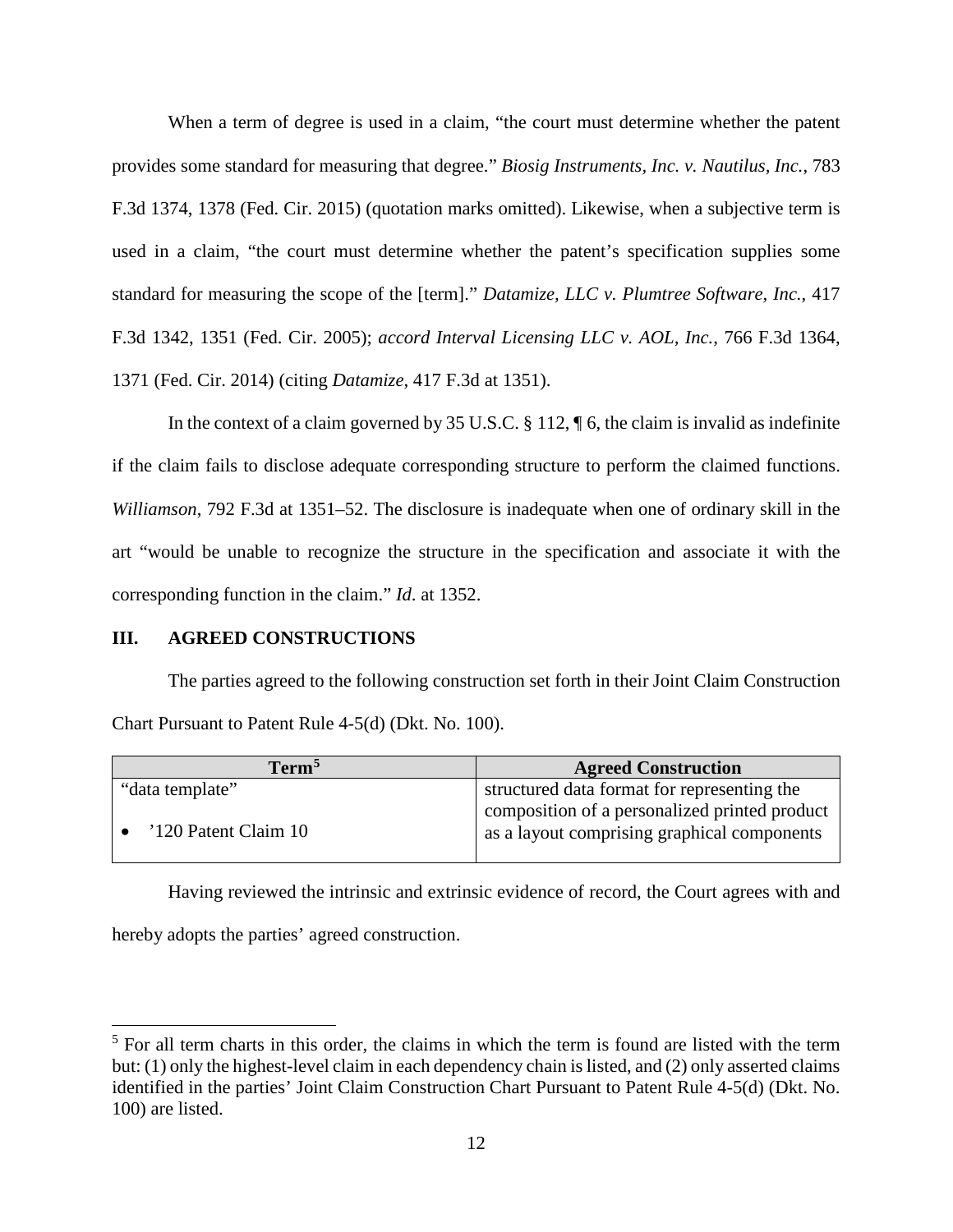### <span id="page-12-0"></span>**IV. CONSTRUCTION OF DISPUTED TERMS**

The parties initially disputed the terms: (A) "identifies the graphical component," (B) "instruction," and (C) "operate upon the graphical component." At the hearing, the parties agreed to the following constructions of those terms.

| A. |  | "identifies the graphical component" |  |
|----|--|--------------------------------------|--|
|----|--|--------------------------------------|--|

<span id="page-12-1"></span>

| <b>Disputed Term</b>       | <b>Plaintiff's Proposed</b> | <b>Defendants' Proposed</b>   |
|----------------------------|-----------------------------|-------------------------------|
|                            | <b>Construction</b>         | <b>Construction</b>           |
| "identifies the graphical" | no construction necessary;  | includes data that defines a  |
| component"                 | plain and ordinary meaning  | graphical component, the      |
|                            |                             | definition including standard |
| '120 Patent Claim 10       |                             | fields listing image source,  |
|                            |                             | dimensions, and location      |
|                            |                             |                               |

#### **The Parties' Positions**

Plaintiff submits that the meaning of "identifies the graphical component" is "plain and unambiguous" and therefore the term does not need to be construed. Dkt. No. 96 at 7–8. Plaintiff argues that Defendants' proposed construction improperly limits the term to the exemplary embodiment which defines the graphical component with three pieces of information: image source, dimension, and location information. *Id*. According to Plaintiff, the '120 Patent allows the graphical component to be identified with information beyond these three pieces and without including these three pieces. *Id*.

In addition to the claims themselves, Plaintiff cites the following **intrinsic evidence** to support its position: '120 Patent figs.1A, 1B, 4–6, col.4 ll.58–66, col.8 ll.39–42.

Defendants respond that each of image source, dimension, and location information are described as "standard fields," where a "standard field" is a field that is "common to all image definitions," and each exemplary embodiment in the '120 Patent is described as including each of these fields. Thus, Defendants conclude, the claim requires each of these fields. Dkt. No. 98 at 14.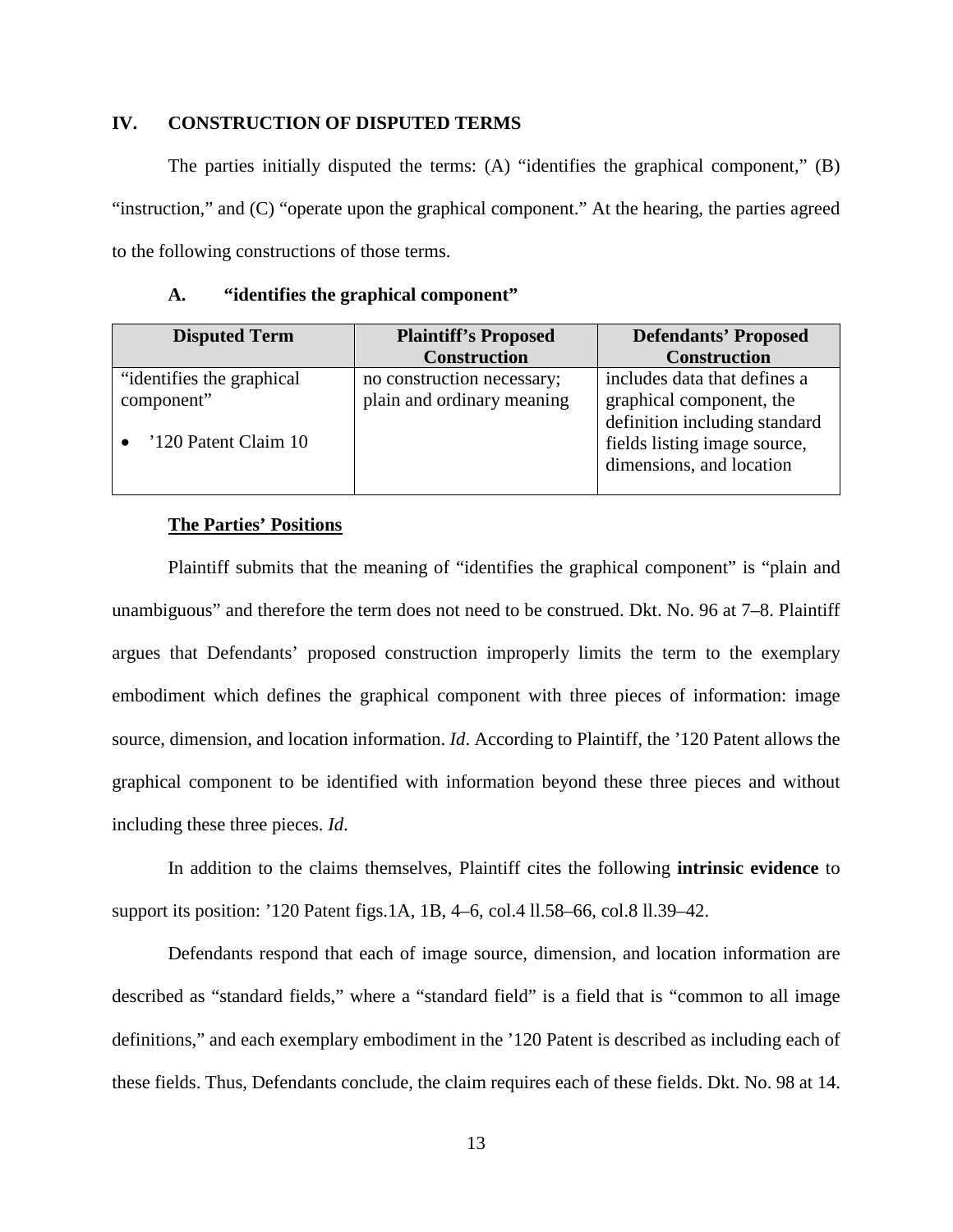In addition to the claims themselves, Defendants cite the following **intrinsic evidence** to support their position: '120 Patent figs.4–6, col.7 ll.50–55.

Plaintiff replies that "standard" does not mean "necessary." Dkt. No. 99 at 5.

Plaintiff cites further **intrinsic evidence** to support its position: '120 Patent figs.4–6, col.7

 $11.52 - 53.$ 

#### **Analysis**

The issue here is whether the data template necessarily "identifies the graphical component" using "standard fields listing image source, dimensions, and location." The data template is not limited as Defendants suggest.

To begin, the Court notes that "graphical component" and "image" are not synonymous in the '120 Patent. While an "image" is a "graphical component," so too are text and graphics. Indeed, the patent expressly provides a definition:

The generic term "graphical component" generally refers to any graphical object that is incorporated in the layout of a personalized printed product. Graphical components can include such objects as text strings, scanned images provided by a customer, or "canned" graphics such as borders and backgrounds, as well as clip art, syndicated cartoon characters, and the like.

'120 Patent col.5 ll.6–12; *see id*. at col.8 ll.46–48 ("It should be noted that an image processing operation can be applied to any graphical component[] be it customer image, text, or other graphic."); *id*. at col.10 ll.23–25 (reciting "a field identifying said graphical component wherein said graphical component being an image or text defined by the identifying field" in Claim 5).

What Defendants identify as "standard" fields are not common to all definitions of graphical components. The exemplary print products of Figures 1A and 1B are described as "having a number of graphical components," yet each has only one image. *Id*. at col.5 ll.43–67. And the exemplary Figure-4 data template used to define the Figure-1B product includes a "pair of Surface fields 44a and 44b [that] bound the graphical *components* that go on a front side 28 or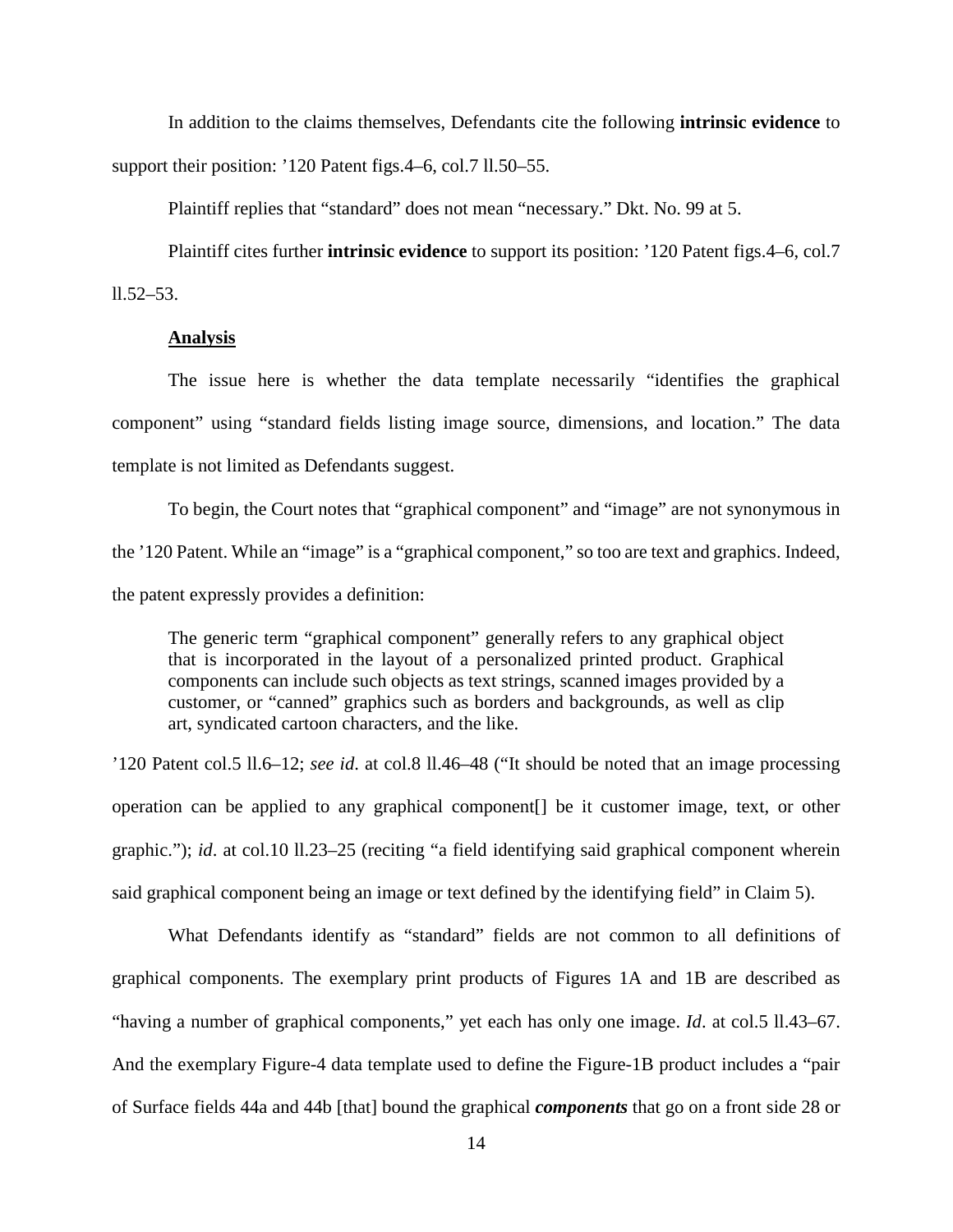back side of the invitation." *Id*. at col.7 ll.35–37 (emphasis added). One of these graphical components is an image, defined by location, dimension, and source information. *Id*. at fig.4 items 50A/50B, col.7 ll.50–56. Another of the graphical components is text, defined by location, dimension, string, font, and color. *Id.* at fig.4 items  $48A/48B$ , col.7 ll.44–49. Notably, Defendants' argument is entirely premised on the definition of the image graphical component in the exemplary template of Figure 4. The Court rejects the contention that the "standard" information used to define one exemplary graphical component but not another exemplary graphical component should be read into the limitation "identifies the graphical component."

Accordingly, the Court rejects Defendants' proposed "includes data that defines a graphical component, the definition including standard fields listing image source, dimensions, and location" limitation and determines that "identifies the graphical component" has its plain and ordinary meaning without the need for further construction

<span id="page-14-0"></span>

| <b>Disputed Term</b> | <b>Plaintiff's Proposed</b> | <b>Defendants' Proposed</b>    |
|----------------------|-----------------------------|--------------------------------|
|                      | <b>Construction</b>         | <b>Construction</b>            |
| "instruction"        | no construction necessary;  | data specifying an image       |
|                      | plain and ordinary meaning  | processing operation by: (a)   |
| '120 Patent Claim 10 |                             | identifying the location of an |
|                      |                             | image processing program       |
|                      |                             | separate from the application  |
|                      |                             | program, (b) embedding         |
|                      |                             | source code, or (c)            |
|                      |                             | embedding executable code      |
|                      |                             |                                |

### **B. "instruction"**

#### **The Parties' Positions**

Plaintiff submits that while an "instruction" may be "source code" or "executable code," the "instruction to operate upon the graphical component" does not "embed" such code. Dkt. No. 96 at 10–11. Rather, Plaintiff contends, the "instruction" "tells the application software what program to run and where to find it *in order to perform an image processing operation*." *Id*. at 11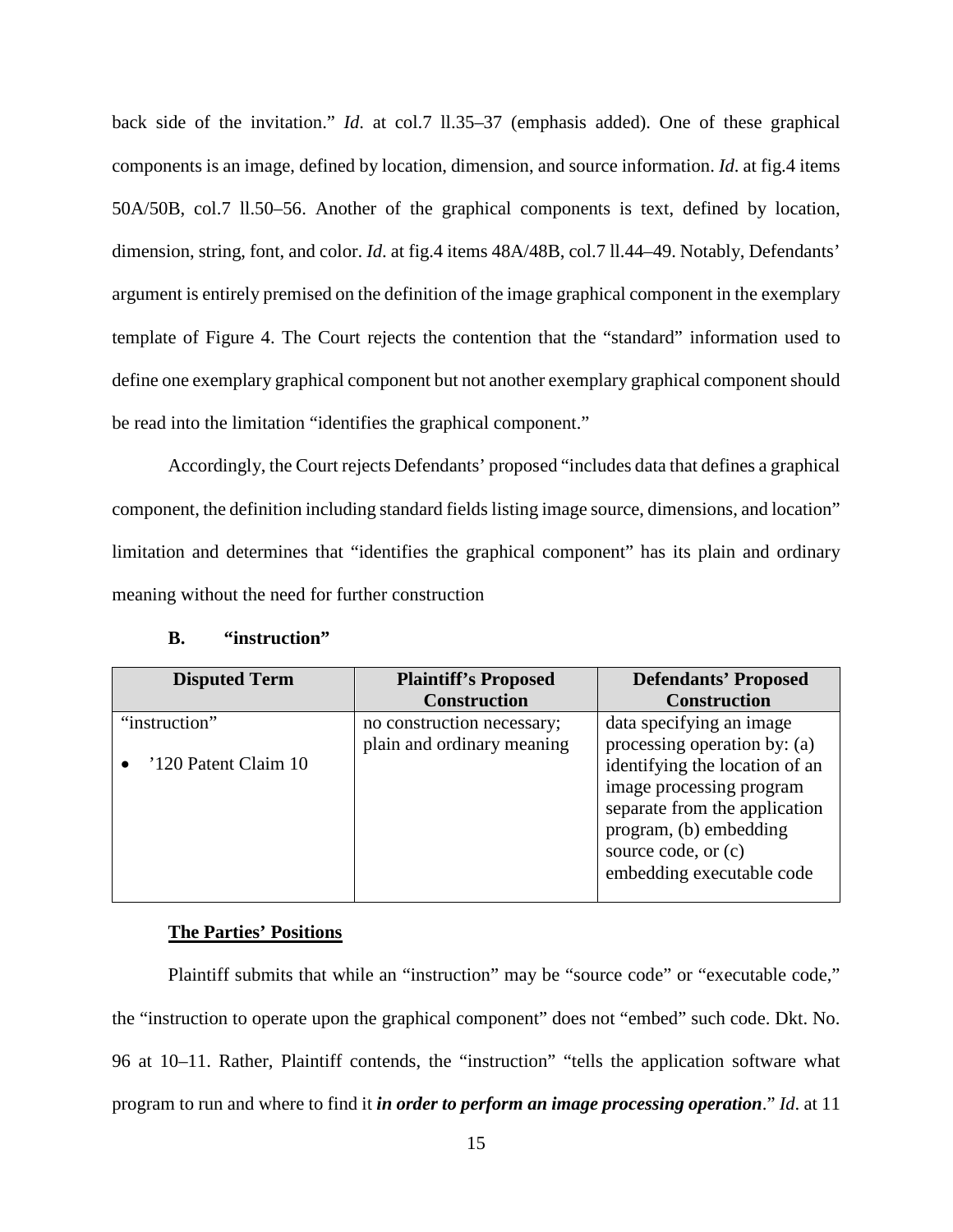(emphasis in original). Plaintiff further submits that while an "instruction" may include data "identifying the location of an image processing program separate from the application program," in the context of the '120 Patent such an instruction would also include downloading and executing the program. *Id*.

In addition to the claims themselves, Plaintiff cites the following **intrinsic evidence** to support its position: '120 Patent figs.4–6, col.4 ll.35–38, col.4 ll.44–46, col.7 ll.13–25, col.8 ll.21– 24.

Defendants respond that the "instruction" of the claims is specially defined in the '120 Patent. Dkt. No. 98 at 6–7. Specifically, Defendants contend that "the present invention" of the patent is defined with a "product template [that] specifies an image processing operation" via any of three approaches: (1) "by specifying an image processing program … that can be downloaded from [a] remote host," (2) "as source code embedded within [the] product template," and (3) "as executable code embedded within [the] product template." *Id.* at 7 (quoting '120 Patent col.7 ll.13– 24). According to Defendants, these three approaches distinguish the claimed invention from the prior art. *Id*. at 8 (citing '120 Patent col.3 l.65 – col.4 l.5). Defendants further respond to clarify that their proposed construction does not require the "instruction" to write source or executable code. Rather, the proposed construction requires the "instruction" to include such code, or to identify the location of a separate image processing program. This meaning, according to Defendants, is apparent in the context of the surrounding language in Claim 10, which requires "encoding, in said data template, an instruction …." *Id*. at 8–9. Finally, Defendants respond that an "instruction" that identifies the location of a separate image processing program does not necessarily include downloading and executing the program, even though such may be necessary to "operate on the graphical component." *Id*. at 9. Indeed, Defendants contend, the patent describes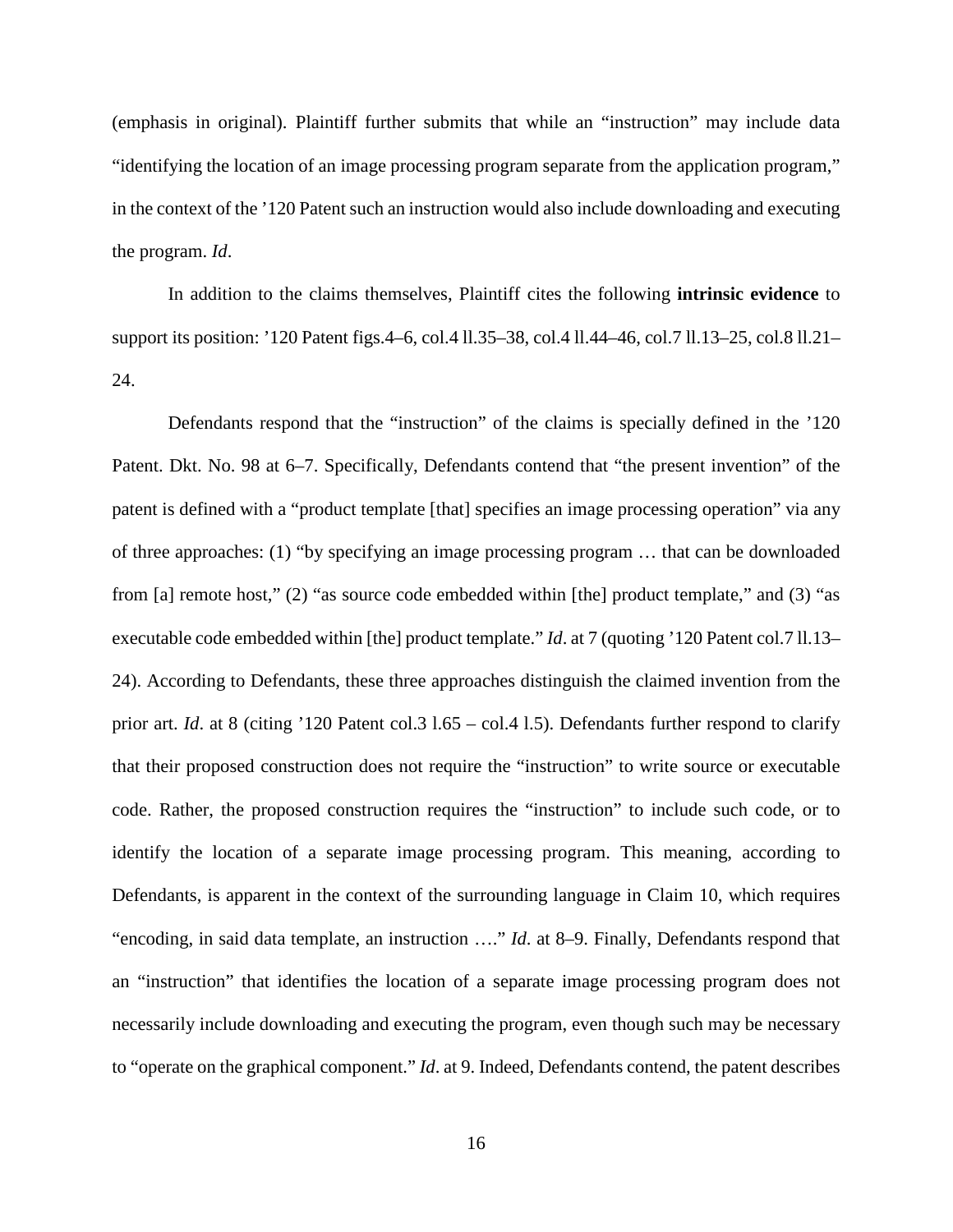an embodiment in which the separate image processing program is stored locally, and thus does not need to be downloaded to be executed. *Id*. (citing '120 Patent col.6 ll.32–43).

In addition to the claims themselves, Defendants cite the following **intrinsic evidence** to support their position: '120 Patent col.3 l.6 – col.4 l.5, col.4 ll.30–37. col.6 ll.32–43, col.7 ll.13– 24.

Plaintiff replies that "instruction" is not ambiguous and therefore does not require construction. Dkt. No. 99 at 3. Plaintiff further replies that the '120 Patent does not suggest the instruction "would embed or write code," as required by Defendants' proposed construction. *Id*. at  $2 - 3$ .

#### **Analysis**

The issue here is whether the claimed "instruction" of the '120 Patent is limited to source code, executable code, or an identification of a separate program for performing an imageprocessing operation. It is.

The Court agrees with Defendants that the invention of the '120 Patent is defined such that the data template includes an image-processing instruction that is either source code, executable code, or an identification of a separate program. For example, the patent provides:

In the present invention, product template 56 specifies an image processing operation using any of the following approaches, as illustrated in the examples of FIGS. 4, 5, and 6:

(a) by specifying an image processing program 80 that is [] separable from application 60, where program 80 can be preferably available as a Java class that can be downloaded from remote host 72;

(b) as source code embedded within product template 56 itself; or

(c) as executable code embedded within product template 56 itself.

This evinces that the claimed invention necessarily includes such features. *See Absolute Software, Inc. v. Stealth Signal, Inc.*, 659 F.3d 1121, 1136 (Fed. Cir. 2011) ("a patentee's consistent reference to a certain limitation or a preferred embodiment as 'this invention' or the 'present invention' can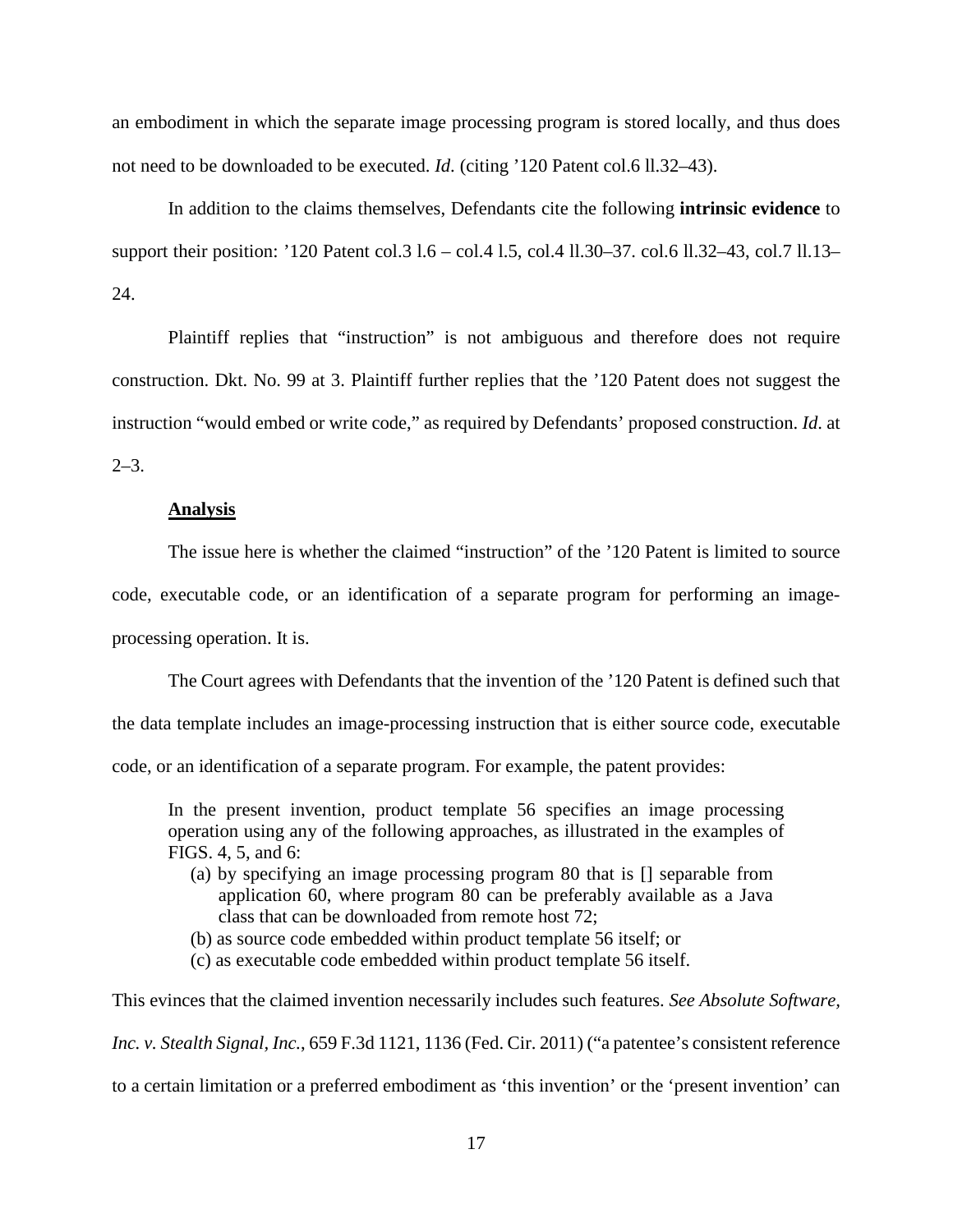serve to limit the scope of the entire invention, particularly where no other intrinsic evidence suggests otherwise").

Consistent with such a limitation, the patent disparaged the prior-art approaches in which the host application provided the image-processing functions or in which a data file includes image-processing functions that are limited to the data-file programming language. *Id*. at col.3 l.42

– col.4 l.12. For example, the patent provides:

However, the solutions presented in U.S. Pat. No. 5,485,568 require the software application program itself to provide the imaging utilities. There is no way to specify new imaging utilities when using such a solution without requiring an update to the application software.

*Id.* at col.3 ll.51–55. It further provides:

Languages such as PostScript do not provide any method for invoking a separately stored utility or program for changing the appearance of an image. Nor do these languages provide any mechanism for storing executable instructions for image manipulation within the body of the stored document (except for executable instructions that are part of the inherent command set of the programming language itself).

*Id.* at col.4 11.1–7. The invention of the patent was meant to overcome these failings of the prior art. *Id*. at col.4 ll.8–54. This evinces that the claimed invention excludes image-processing instructions that invoke image-processing functions of the host application or of the data-template programming language. *See Inpro II Licensing, S.A.R.L. v. T-Mobile USA Inc.*, 450 F.3d 1350, 1353–57 (Fed. Cir. 2006) (limiting a claim to exclude certain technology when that technology was disparaged in the patent and prosecution history and when overcoming the failing of that technology was described as a purpose of the invention); *see also*, *Chicago Bd. Options Exch., Inc. v. Int'l Sec. Exch., LLC*, 677 F.3d 1361, 1371–72 (Fed. Cir. 2012) (disparaged technology excluded from claims); *UltimatePointer, L.L.C. v. Nintendo Co.*, 816 F.3d 816, 822–24 (Fed. Cir. 2016) (same).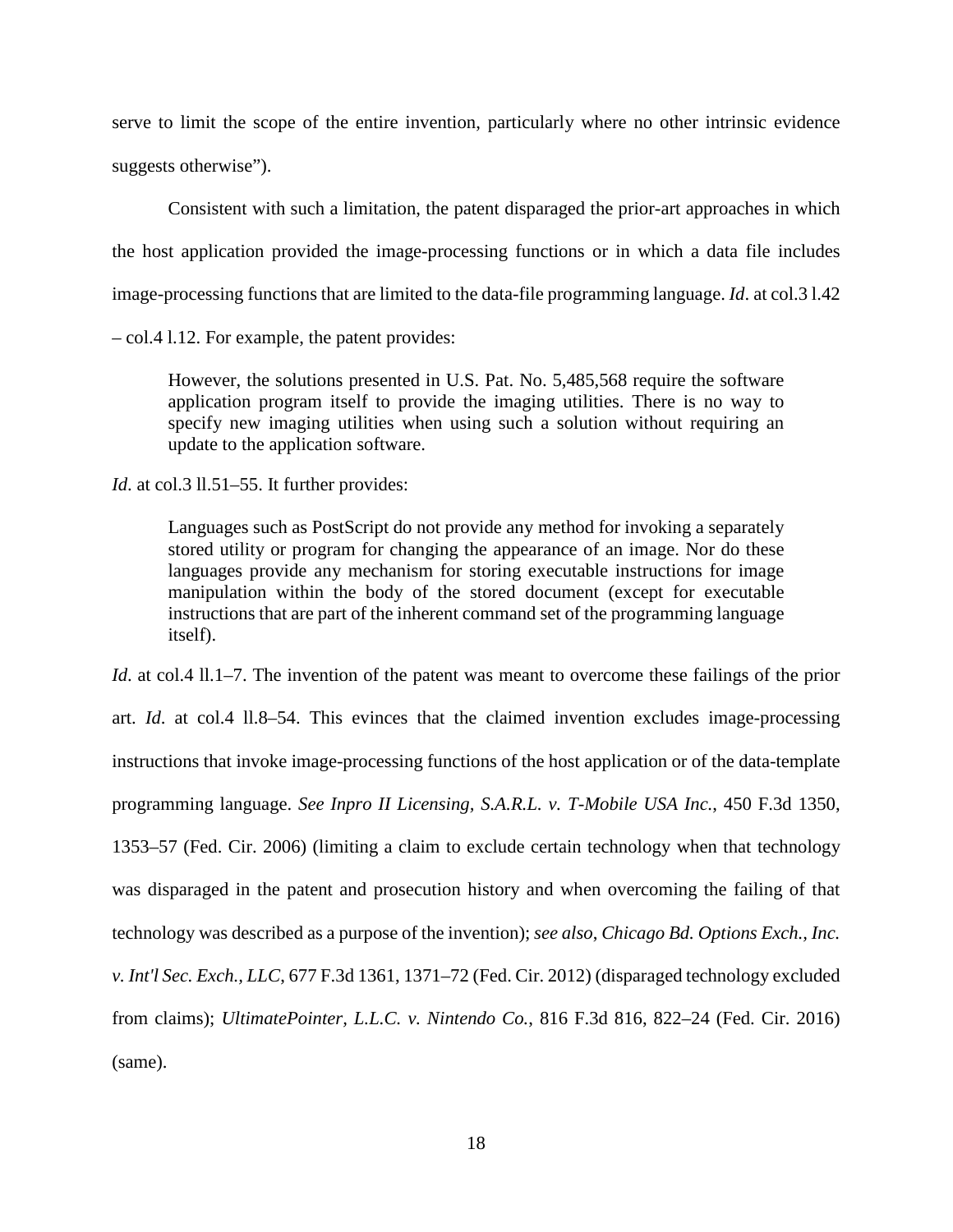The Court, however, does not adopt Defendants' proposed construction. While the Court does not understand Defendants' proposed construction to require the instruction to write or embed code, as Plaintiff contends, the proposed construction is potentially ambiguous if taken out of context. Further, the Court discerns no reason that the image-processing program is encoded in the data template by "identifying the location of an image processing program." The patent describes merely "specifying" the program. And while the Figure-4 embodiment does this by identifying the location and name of the program, Claim 11 does this by "providing the name of an executable computer program."

Accordingly, the Court construes "encoding, in said data template, an instruction" as follows:

> • "encoding, in said data template, an instruction" means "encoding, in said data template, (1) an identification of an image-processing program separate from the application program, (2) image-processing source code, or (3) image-processing executable code"

### **C. "operate upon the graphical component"**

 $\overline{a}$ 

<span id="page-18-0"></span>

| <b>Disputed Term</b>         | <b>Plaintiff's Proposed</b> | <b>Defendants' Proposed</b>  |
|------------------------------|-----------------------------|------------------------------|
|                              | <b>Construction</b>         | <b>Construction</b>          |
| "operate upon the graphical" | no construction necessary;  | automatically, and without   |
| component"                   | plain and ordinary meaning  | human intervention, modify   |
|                              |                             | the appearance of the        |
| '120 Patent Claim 10         |                             | graphical component (as      |
|                              |                             | opposed to its layout in the |
|                              |                             | printed product) $6$         |
|                              |                             |                              |

<span id="page-18-1"></span><sup>&</sup>lt;sup>6</sup> Defendants originally proposed "automatically, and without human intervention, modify the data of the graphical component so as to provide an artistic appearance." Dkt. No. 93 at 15; Dkt. No. 96 at 11; Dkt. No. 98 at 10. In its opening brief, Plaintiff addressed the original proposal. Dkt. No. 96 at 11.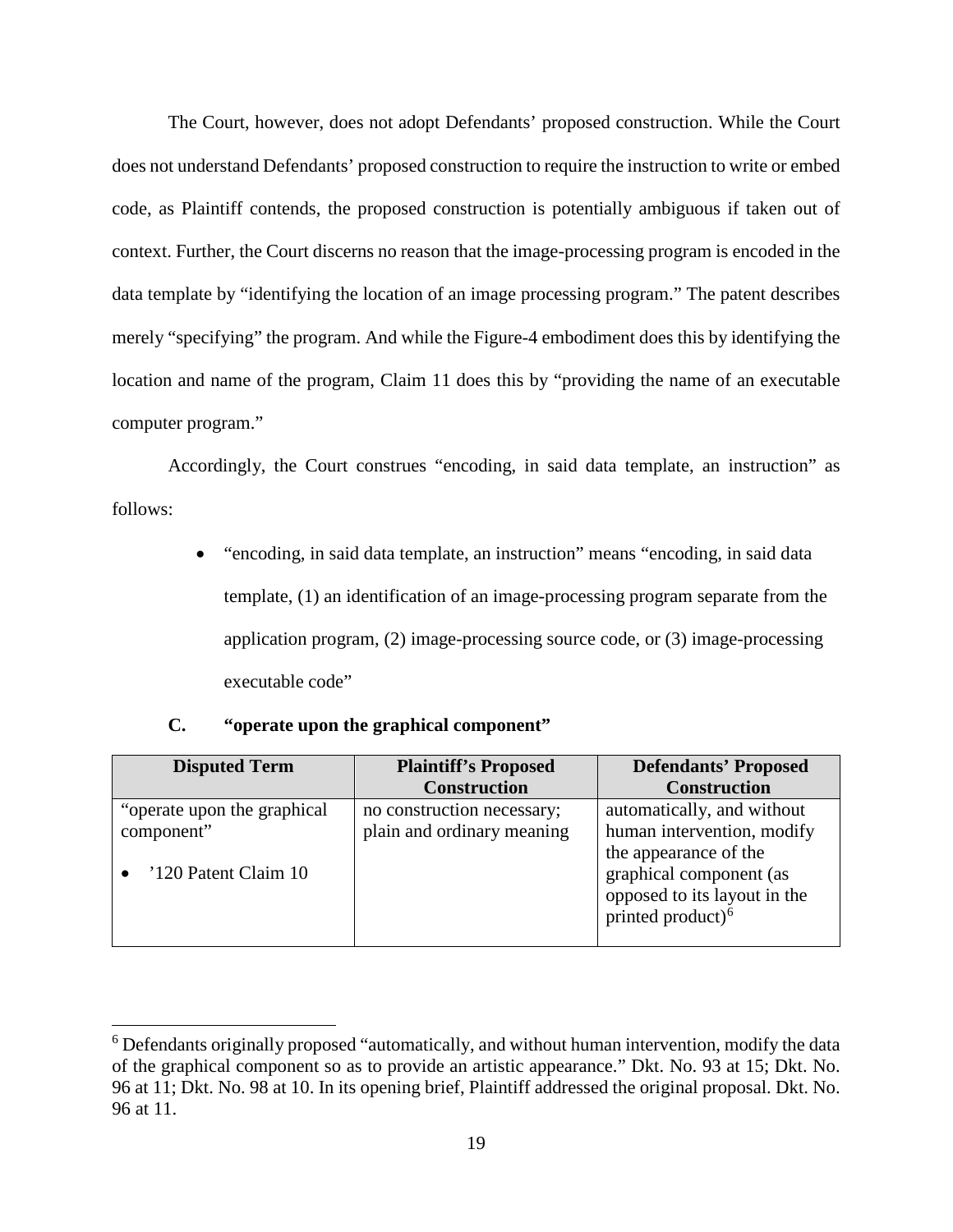#### **The Parties' Positions**

Plaintiff submits it would be improper to construe the claims to preclude human intervention in the process. Dkt. No. 96 at 11. Specifically, Plaintiff contends that the '120 Patent is directed to personalized printed products, and personalization requires human interaction such as selection of the desired design. *Id*. at 11–12.

In addition to the claims themselves, Plaintiff cites the following **intrinsic evidence** to support its position: '120 Patent col.6 ll.6–11, col.8 ll.49–54.

Defendants respond that while a human may be involved in the selection of a template, the '120 Patent describes that operating on the graphical component is an automated process that proceeds without human intervention. Dkt. No. 98 at 11–12. Defendants further respond that the patent distinguishes between processing an image by operating on the graphical component and altering the layout of the product. *Id*. at 12–13.

In addition to the claims themselves, Defendants cite the following **intrinsic evidence** to support their position: '120 Patent col.1 l.66 – col.2 l.2, col.3 ll.10–16, col.4 ll.8–10, col.5 ll.21– 35, col.5 ll.53–67.

Plaintiff replies that the patent allows for "user confirmation prompts and/or present [ing] choices to the user for completing aesthetic operations to be performed upon the graphical component." Dkt. No. 99 at 3–4. Plaintiff further replies the patent allows the limitation "operat[ing] on the graphical component" to modify the location of the component by, for example, stretching the component, or fading it behind other components. *Id*. at 4.

Plaintiff cites further **intrinsic evidence** to support its position: '120 Patent col.5 ll.21–23.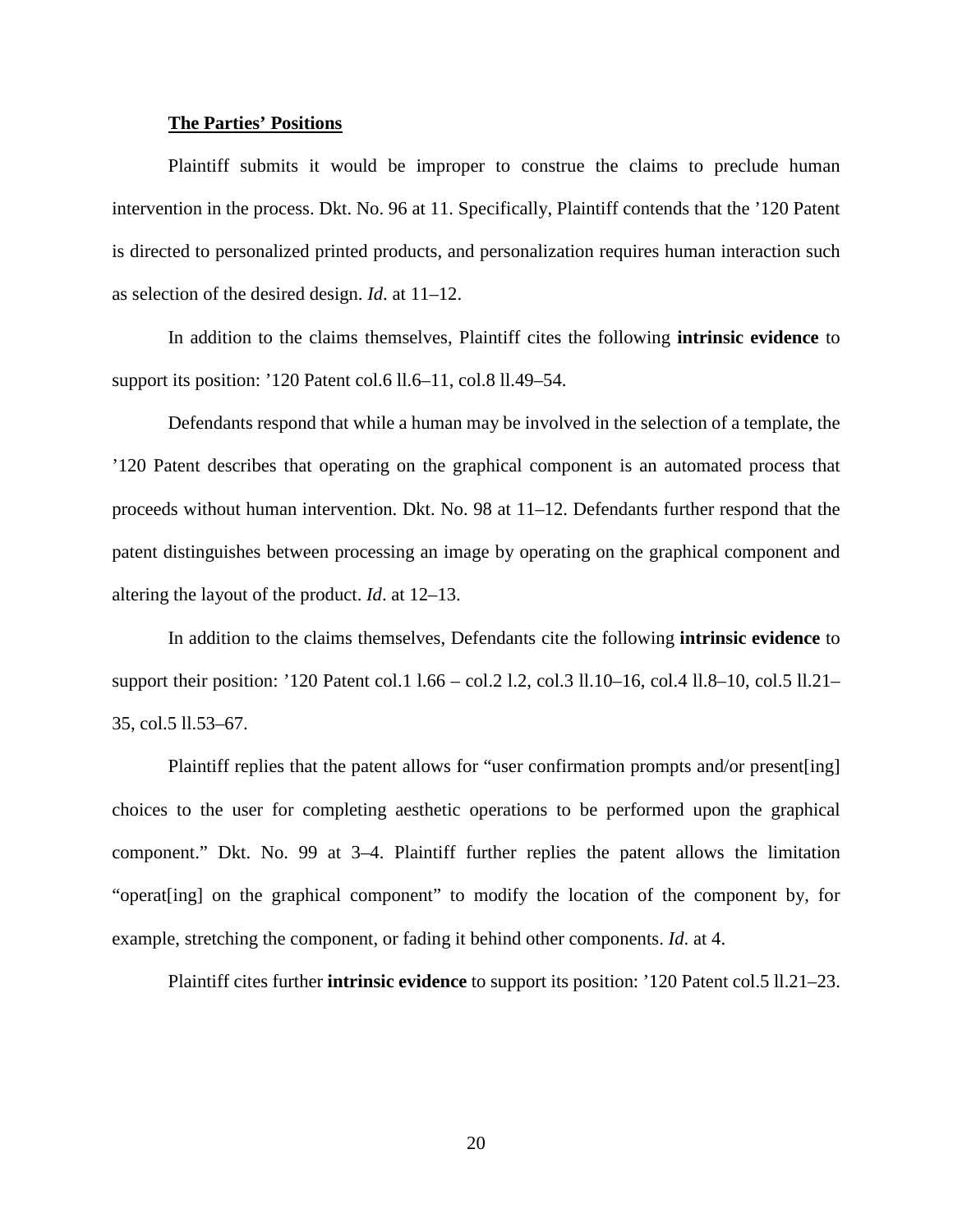### **Analysis**

There are two issues raised by the dispute. First, whether the user may play any role in "operat[ing] upon the graphical component." Second, whether "operat[ing] on the graphical component" is limited to modifying the appearance, as opposed to the location, of the graphical component. With respect to the first issue, the Court understands that the application program is configured to "operate on the graphical component" per the instruction. But this does not preclude all "human intervention" in the process. With respect to the second issue, "operate on the graphical component" corresponds to an "image processing operation," and such operation is defined in the '120 Patent as limited to altering the appearance of the component.

The patent is directed to automated image processing. For example, the patent disparages the prior-art, noting that "full-fledged image modification capabilities" are "available only on more sophisticated imaging systems that require a skilled operator/artist." '120 Patent col.2 l.51 – col.3 l.13. The patent further provides that "[a]utomating the utilities that provide these image modifications would allow their use by an unskilled operator in preparing a greeting card, invitation, or similar type of personalized printed product." *Id*. at col.3 ll.13–16. Ultimately, the need addressed by the invention is described as follows:

Thus, it can be seen that there is a need for providing a flexible set of imaging utilities for *automated* enhancement of personalized printed products, where the set of imaging utilities can be regularly updated and available to customers in preparing personalized printed products.

*Id.* at col.4 ll.8–12 (emphasis added). Indeed, the "image processing operation" of the patent is defined as "an *automated* tool." *Id*. at col.5 ll.21–23 (emphasis added). That is, when the application program operates on the graphical component according to the instruction in the data template, it does so automatically.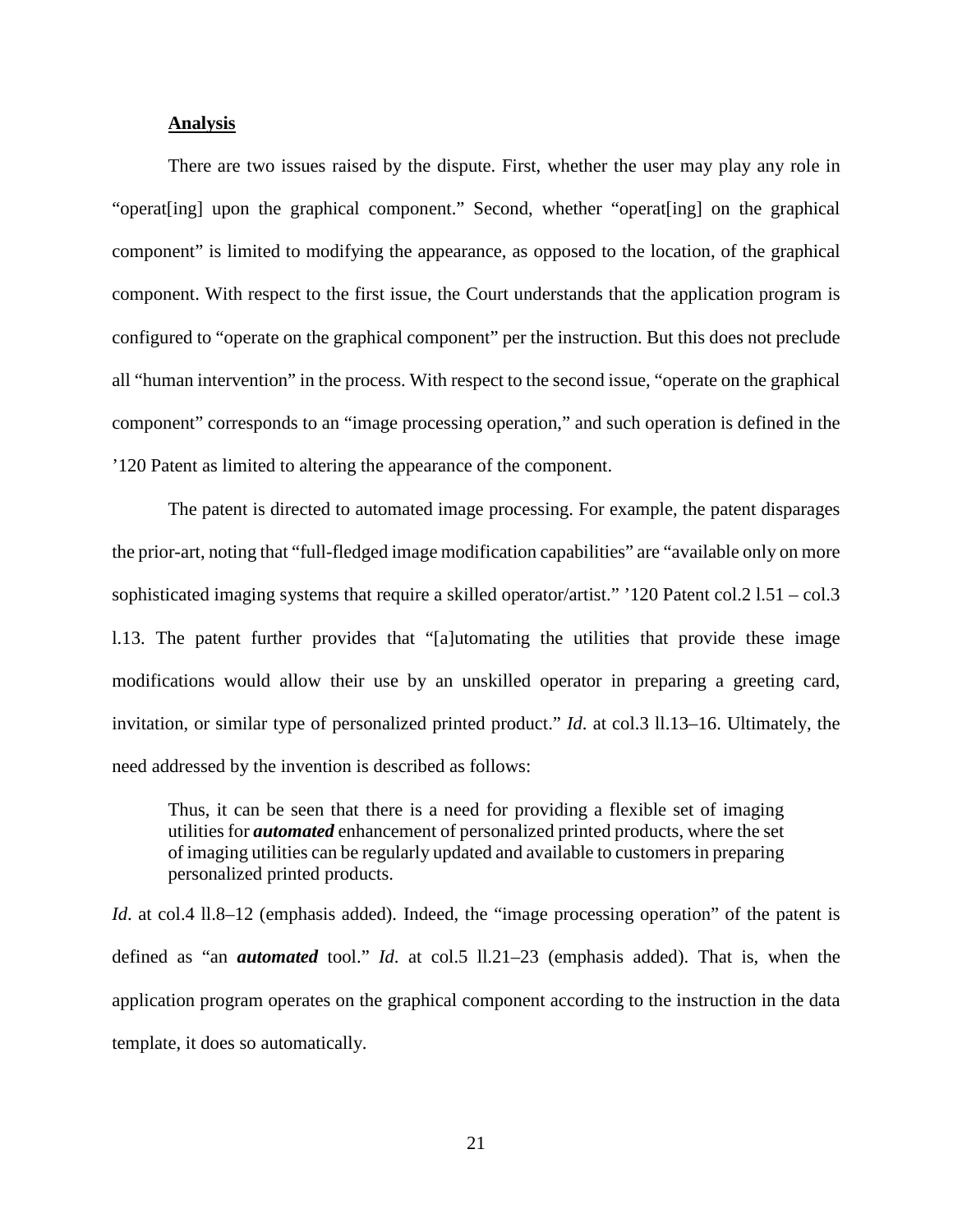The instruction-based image-processing operation is automated in that it executes without the need for user interaction. The patent describes an "automated" process as one that does not need user interaction. For example, in describing an exemplary automation, the patent provides:

With this type of automation as a design goal, an application program for greeting card setup may, based on a controlling data template, automatically calculate a scaling factor for a scanned image based on its original size. The application program can then scale and crop the scanned image accordingly to place it in position on the page layout, *without the need for operator interaction*.

*Id.* at col.2 ll.9–15 (emphasis added). This comports with the plain meaning of "automation" or "automatically." The nature of the patent's automation is stated in Claim 10 as "said application program configured to interpret said data template and to operate upon the graphical component in accordance with said instruction encoded in said data template." *Id*. at col.10 ll.45–49.

Including the phrase "without human intervention" in the construction may, however, pose some ambiguity instead of clarifying claim scope. Even though the image-processing operation is automated—and therefore executes without user interaction—there can be some human intervention in the process. For example, the patent describes that the host application includes an interface through which a user may select a design from "displayed previews and screen prompts." *Id.* at col.6 ll.8–11. The design is associated with a template having image-processing instructions. *Id.* at col.6 ll.11–13, col.6 ll.32–33. By selecting the template, the user selects the desired imageprocessing operation and thereby intervenes in the image-processing operation, even though the image-processing operation then proceeds automatically for the selected template. While Defendants apparently do not intend to preclude such human intervention, including "without human intervention" in the construction threatens such a preclusion.

The image-processing operation of the patent alters the appearance of the graphical component. Indeed, it is defined that way: "[t]he term 'image processing operation' indicates an automated tool that modifies digital image data to alter the appearance of an image in some